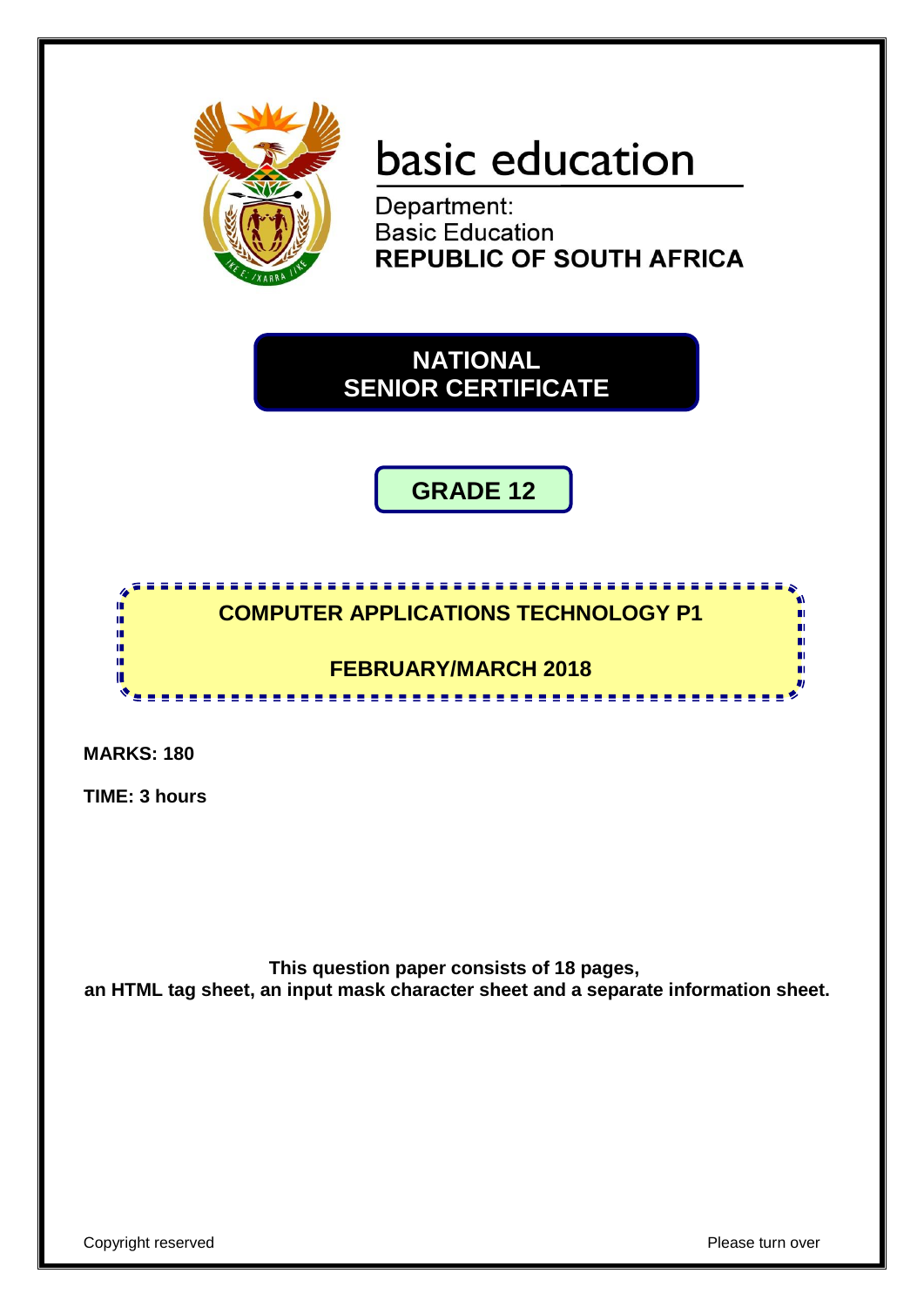#### **INSTRUCTIONS AND INFORMATION**

- 1. Owing to the nature of this practical examination, it is important to note that, even if you complete the examination early, you will NOT be permitted to leave the examination room until all the administrative functions associated with the examination have been finalised. During the examination, normal rules regarding leaving the examination room apply.
- 2. Enter your examination number in the header or footer of EVERY document that you create or save, where applicable.
- 3. The invigilator will give you a CD/DVD/flash disk containing all the files needed for the examination OR you will be told where the files can be found on the network or computer. If a CD/DVD has been issued to you, you must write your examination number and centre number on the CD/DVD. If you are working on the network, you must follow the instructions provided by the invigilator/educator.
- 4. A copy of the master files will be available from the invigilator. Should there be any problems with a file, you may request another copy from the invigilator.
- 5. This question paper consists of SEVEN questions.
- 6. Answer ALL the questions.
- 7. Ensure that you save each document using the file name given in the question paper. Save your work at regular intervals as a precaution against possible power failures.
- 8. Read through each question before answering or solving the problem. Do NOT do more than is required by the question.
- 9. At the end of the examination, you must hand in the CD/DVD/flash disk given to you by the invigilator with ALL your answer files saved onto it, OR you should make sure that ALL your answer files are saved on the network/computer as explained to you by the invigilator/educator. Make absolutely sure that all files can be read. Do NOT save unnecessary files/folders. Do NOT hand in duplicate answer files/folders.
- 10. The information sheet that has been provided with the question paper **MUST BE COMPLETED AFTER THE THREE-HOUR EXAMINATION SESSION**. Hand it to the invigilator at the end of the examination.
- 11. During the examination, you may consult the offline help functions of the programs that you are using. You may NOT use any other resource material.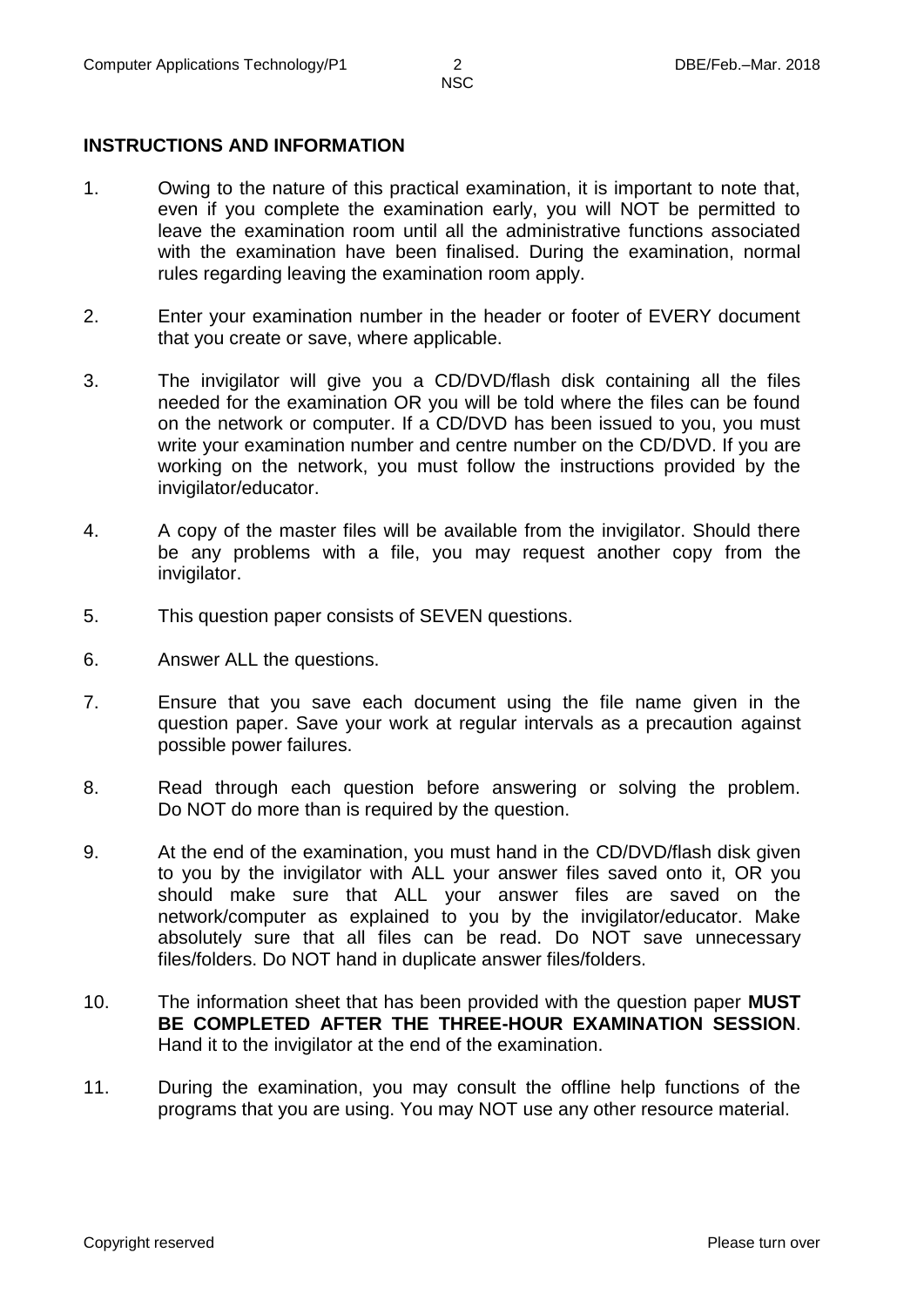- 12. Unless instructed otherwise, use formulae and/or functions for ALL calculations in spreadsheet questions. Use absolute cell references only where necessary to ensure that formulae are correct when you copy them to other cells in a spreadsheet.
- 13. **NOTE:** All formulae and/or functions should be inserted in such a manner that the correct results will still be obtained even if the data changes.
- 14. If data is derived from a previous question that you could not answer, you should still proceed with the questions that follow.
- 15. In all questions involving word processing, you should set the language to English (South Africa). The paper size is assumed to be A4 Portrait, unless instructed otherwise.
- 16. Ensure that the regional settings are set to South Africa and date and time settings, number settings and currency settings are set correctly.
- 17. The examination folder/CD/DVD/flash disk that you receive with this question paper contains the files listed below. Ensure that you have all the files before you begin with this examination.

| 1Luck   | Image file           |
|---------|----------------------|
| 1Pat    | Word processing file |
| 1StPat  | Image file           |
| 2Place  | Word processing file |
| 3Cost   | Spreadsheet file     |
| 4Dublin | Spreadsheet file     |
| 5Data   | Database file        |
| 6Button | Image file           |
| 6Eye    | Image file           |
| 6Flag   | Image file           |
| 6Lep    | Image file           |
| 6Quiz   | <b>HTML</b> file     |
| 6Rip    | Image file           |
| 6Three  | Image file           |
| 7New    | Database file        |
| 70ld    | Database file        |
| 7St     | Word processing file |
| 7Top    | Word processing file |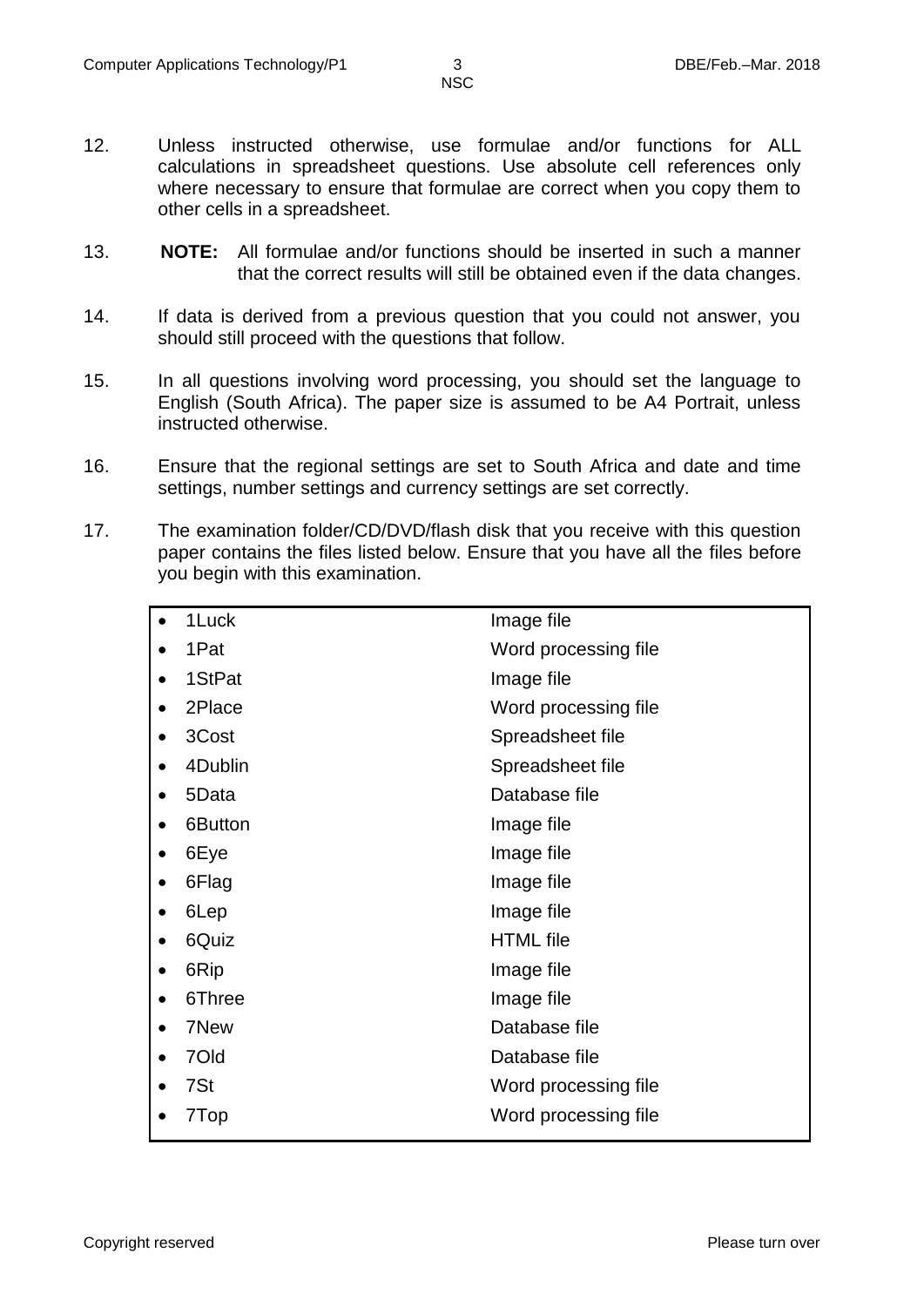#### **SCENARIO**

All countries have festivals to celebrate special events. The St. Patrick's Day festival is celebrated all over the world.

Your class was asked to research facts about the St. Patrick's Day celebrations.

#### **QUESTION 1: WORD PROCESSING**

Open the **1Pat** word processing document, which contains background information about St. Patrick's Day, and insert your examination number in the header or the footer.

- 1.1 Change the font size of the whole document to 12 pt AND fully justify the text. (2)
- 1.2 Make the following changes to the heading 'ST. PATRICK'S DAY HISTORY AND TRADITIONS' at the top of the first page:
	- Change this heading to any WordArt.
	- Fill the text with any green colour.
	- Change the text outline to 3 pt. (3)
- 1.3 Certain words in the document contain the symbols '娴', which is not English text.

Replace these symbols every time they occur with the letters 'fi' to make the words meaningful. (3)

- 1.4 Find the text 'insert citation' in the second paragraph. Replace this text with a citation as follows:
	- The citation must refer to the existing website source 'Happy St. Patrick's Day'. Select 'Yes' if a warning message appears.
	- Display only the title of the website. (3)
- 1.5 Find the text 'soda bread' in the second paragraph.

Insert a footnote at this text as follows:

- Use the '♣' symbol (Symbol, character code 167) as the footnote custom mark.
- Insert the text 'Bread without yeast' as the footnote text. (3)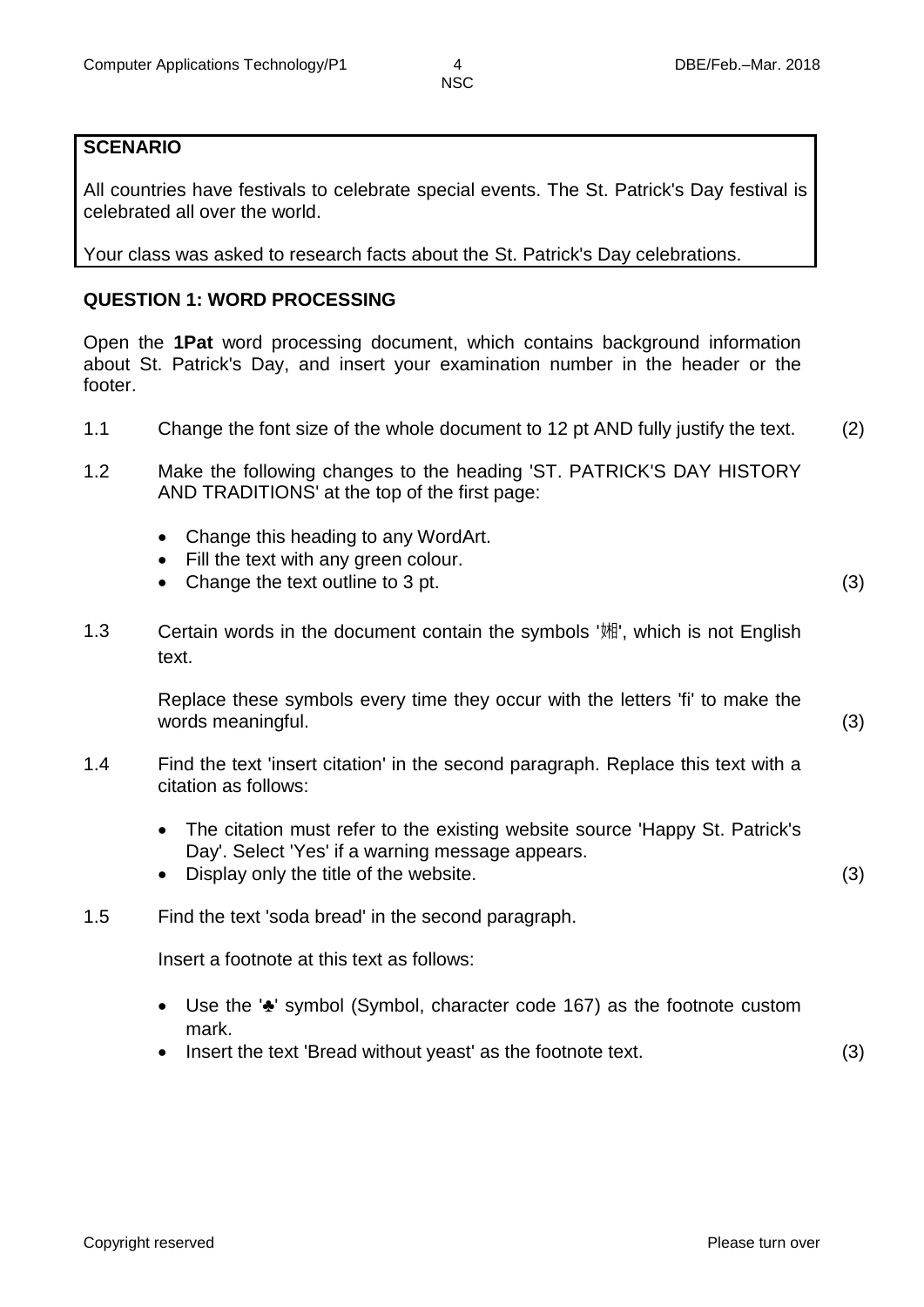- 1.6 Find the text on the first page that begins with 'Parades …' and ends with '… (prime pea-planting conditions).' and apply bullets to this text as follows:
	- Insert the **1StPat** image as a bullet.
	- Align the bullet 0.5 cm from the margin.
	- Set the text indent at 2 cm. (3)
- 1.7 Find the text that begins with 'Boston …' and ends with '… streets.' below the heading 'Worldwide St. Patrick's Day Parades and Celebrations' and do the following:
	- Convert the selected text to a table with 2 columns.
	- Change the width of the first column to 3 cm.
	- Change the paragraph setting of the table to prevent the table from flowing over to the next page. (3)

- 1.8 Modify the 'Heading 1' style as follows:
	- Change the font to small caps AND the font colour to any shade of green.
	- Change the paragraph spacing to set the spacing 'after' to the same value as the spacing 'before'.
	- Apply the changes automatically to all the cases where 'Heading 1' is used in the document. (4)
- 1.9 Use a word processing feature to replace the word 'celebrations' at the end of the document with a synonym from the word processor's list of suggestions. (1)
- 1.10 Insert a link to the **1Luck** file in the examination folder so that it appears as an icon at the end of the document. (2)
- 1.11 Change the date format of the current date field in the footer to *dd MMM yyyy*. (1)

Save and close the **1Pat** document. **[28]**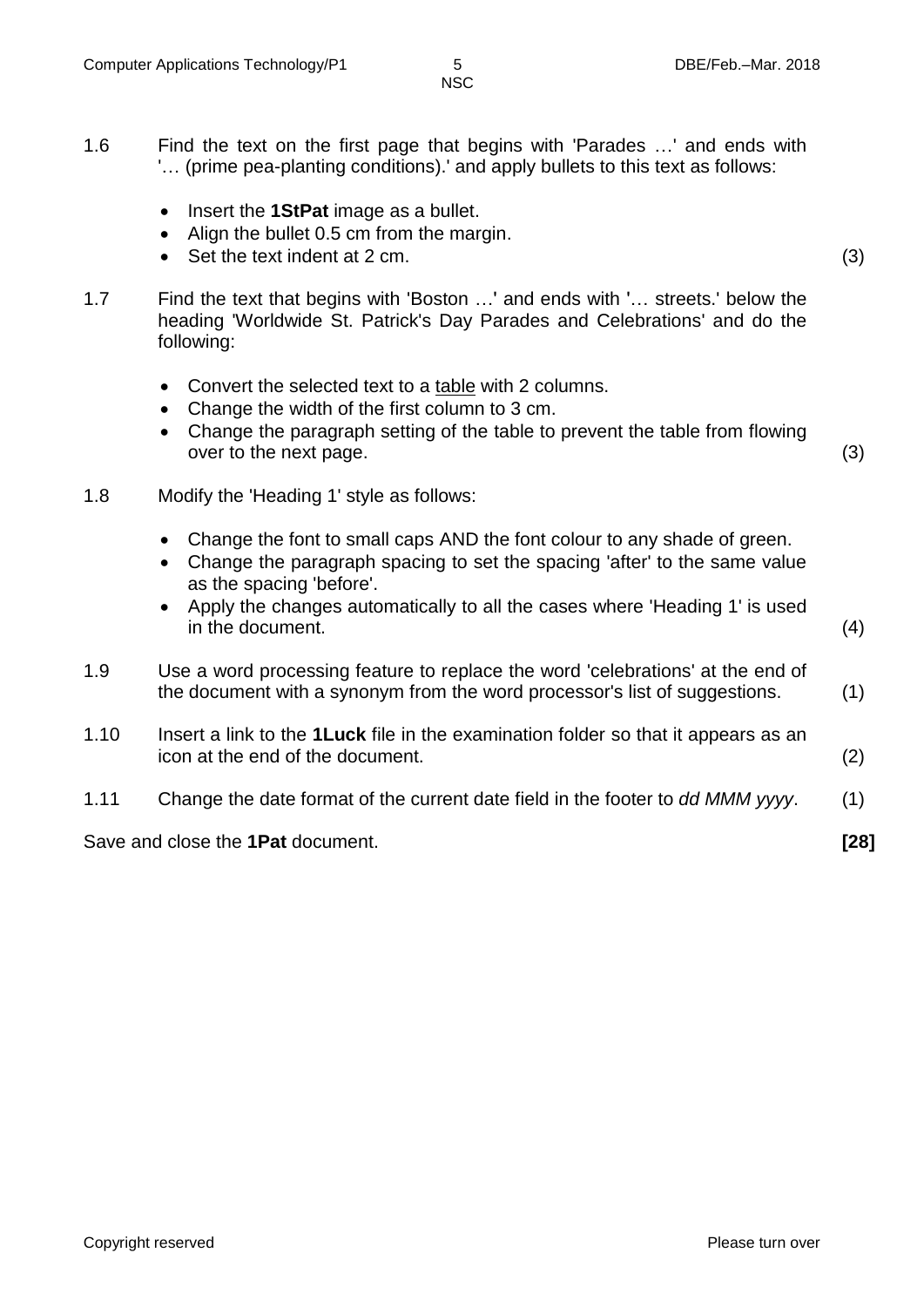## **QUESTION 2: WORD PROCESSING**

Open the **2Place** word processing document that contains tourist attractions that turn green for St. Patrick's Day and insert your examination number in the header or the footer.

- 2.1 Insert an automatic table of contents on the first page of the document as follows:
	- Display only one level.
	- Ensure that the heading '2. The Leaning Tower of Pisa, Italy' is included in the table of contents. (4)
- 2.2 Change the picture below the heading '1. The Empire State Building …' as follows:



- Edit the picture to display similar to the one shown above.
- Add any shadow effect of your choice to the picture. (2)
- 2.3 Find the picture below the heading '6. Selfridges Department Store, …' and do the following:
	- Use the information in the comment as a caption for the picture.
	- Delete the comment from the heading.

**NOTE:** The label of the caption should be 'Figure 4'. (3)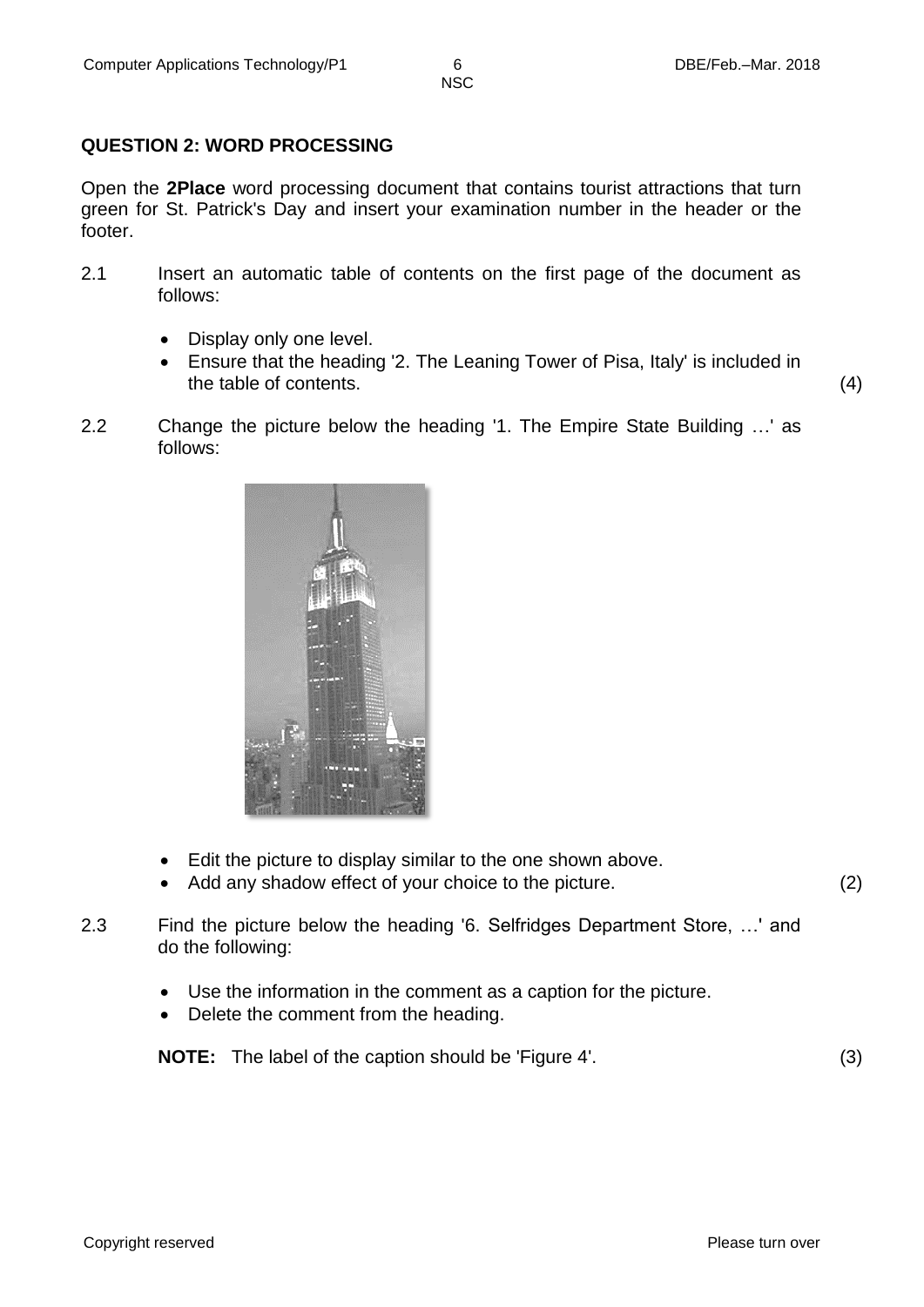- 2.4 Find the text starting with the heading '7. Table Mountain, Cape …' and ending with '… Table Mountain National Park.' and do the following:
	- Change only the selected text to landscape orientation AND let it appear on a separate page.
	- Insert the text 'Table Mountain' in the footer of the landscape page only. (4)
- 2.5 Insert a hyperlink on the text 'Day' in the last paragraph of the document to link to the bookmark 'March'. (2)
- 2.6 Change the bibliography under the heading 'Bibliography' towards the end of the document as follows:
	- Edit the source 'History of St. Patrick's Day' so that the month in which the website was accessed is July instead of August.
	- Remove the source 'Tourism Ireland announces Global Greening line-up for St. Patrick's Day' from the document.
	- Update the bibliography. (3)
- 2.7 Find the heading 'Table of figures' and do the following below the heading:
	- Insert an automatically generated table of figures.
	- Do not display the labels and figure numbers in the table of figures. (2)
- 2.8 Find the text 'Total number of words:' at the end of the document.

Insert a field next to the text to display the number of words in the document. (2)

Save and close the **2Place** document. **[22]**

Copyright reserved **Please turn over the Copyright reserved** Please turn over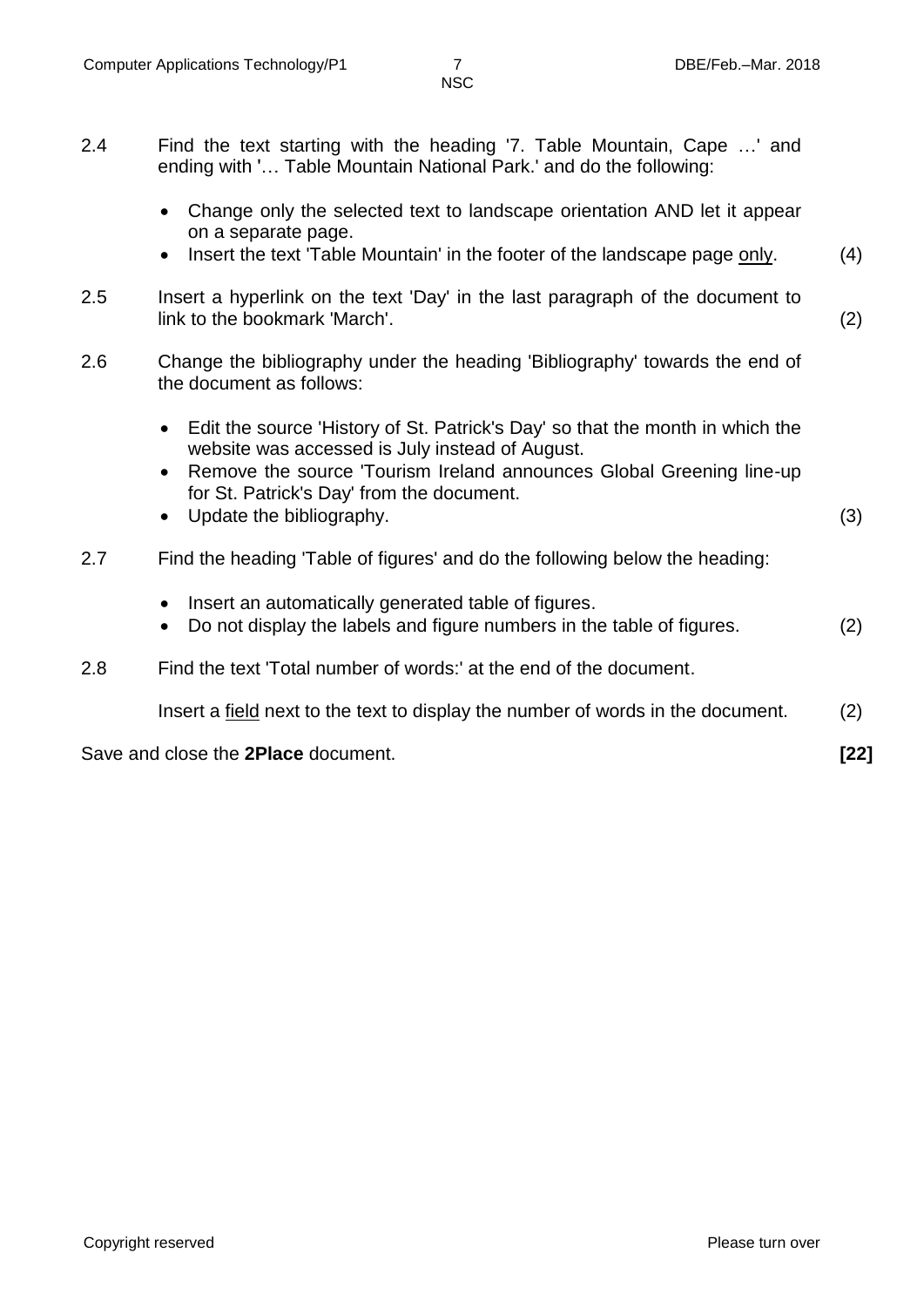## **QUESTION 3: SPREADSHEET**

#### **NOTE:**

- Use formulae and/or functions for ALL calculations in the spreadsheet.
- Use absolute cell references ONLY where necessary to ensure that formulae are correct when you copy them to other cells in the same column (copy down).
- All formulae and/or functions should be inserted in such a manner that the correct results will still be obtained even if the existing data changes.

Open the **3Cost** spreadsheet showing the spending habits of people celebrating St. Patrick's Day.

Work in the **Spending** worksheet.

- 3.1 Centre the data in **cell A1** vertically. (1)
- 3.2 Change the page setup as follows:
	- Change the left margin to 2 cm.
	- Centre the worksheet horizontally on the page.
	- Repeat **row 2** at the top of each page. (3)
- 3.3 **Column A** contains an identification code for each participant, where the first participant's identification code will be 'STP 1', the second participant's identification code will be 'STP 2', et cetera.

Use a spreadsheet feature to continue the identification code numbering in **column A** so that every participant will have an identification code. (1)

3.4 The rand/dollar exchange rate (number of rands that buy 1 dollar) for December 2017 is indicated in **cell I1**. The value provided in **column G** is in dollars.

> Insert a formula in **cell H3** to determine the rand value of the items purchased (**cell G3**).

- Ensure that the correct answers will be displayed if the formula is copied to the rest of the cells in **column H**.
- Display the amount in **cell H3** in the South African currency. (5)
- 3.5 Insert a function in **cell I4** to display the word 'Green' only if a participant celebrated the day by wearing green clothes (**column D**) AND spent money on accessories (**column E**), otherwise nothing should be displayed. (6)
- 3.6 Insert a function in **cell M3** to calculate the average amount spent (**column G**) by the participants.

**NOTE:** The amount displays in dollars. (2)

Copyright reserved **Please turn over the Copyright reserved** Please turn over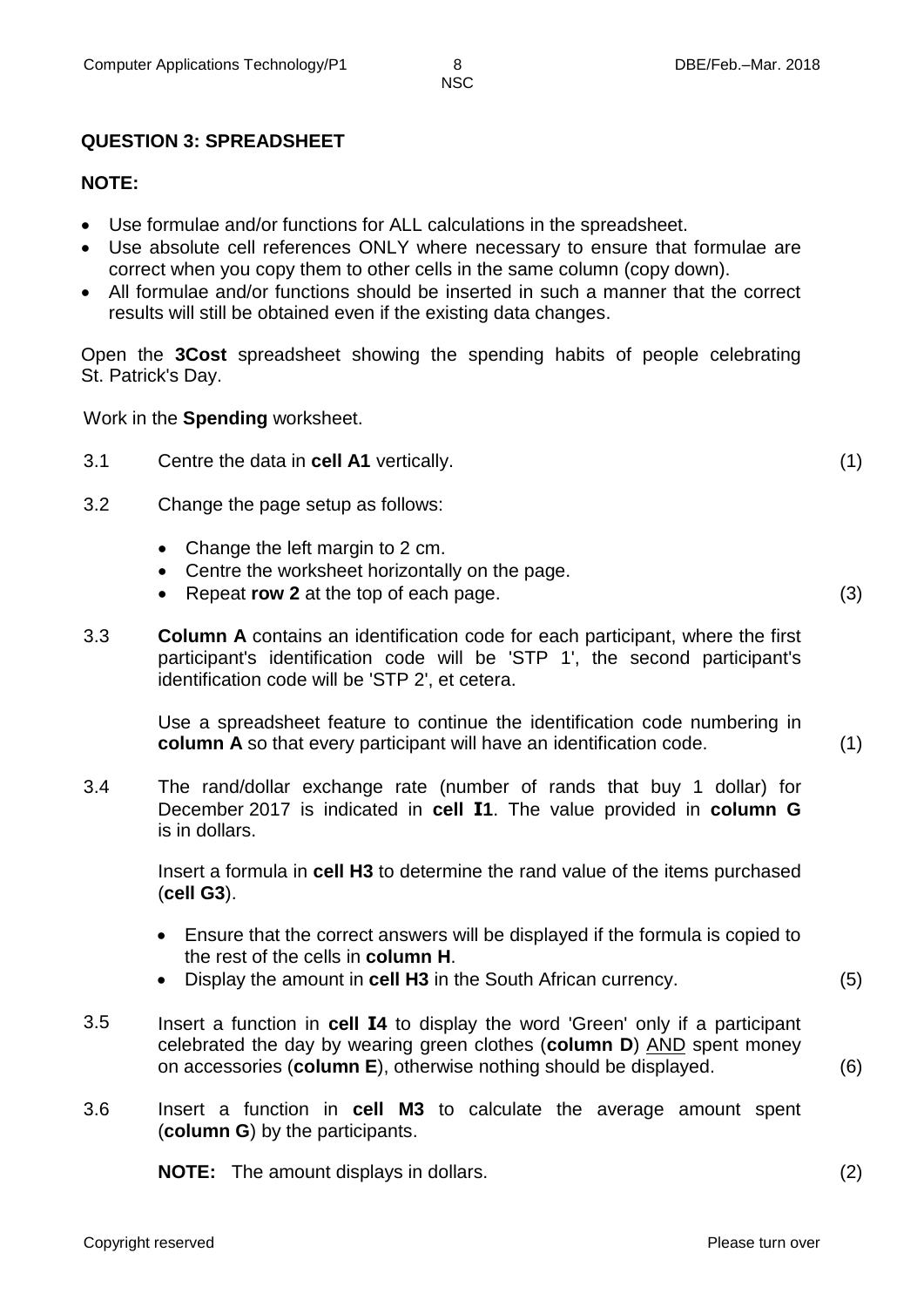3.7 Insert a function in **cell M4** to determine the total amount spent (**column G**) by the participants on snacks (**column E**) during the St. Patrick's Day celebrations.

|     | <b>NOTE:</b> The amount displays in dollars.                                                                                                                                                | (4)  |
|-----|---------------------------------------------------------------------------------------------------------------------------------------------------------------------------------------------|------|
| 3.8 | A function was inserted in cell M5 in an attempt to calculate the number of<br>participants who attended a party (a private party or a party in a bar/<br>restaurant) on St. Patrick's Day. |      |
|     | The function does not give the correct answer. Correct the function.                                                                                                                        | (2)  |
| 3.9 | Copy all the information of participants who bought products online<br>(column F) to celebrate St. Patrick's Day to the Green worksheet.                                                    |      |
|     | <b>NOTE:</b> Do NOT delete any data from the <b>Spending</b> worksheet.                                                                                                                     | (2)  |
|     | Save and close the 3Cost spreadsheet.                                                                                                                                                       | [26] |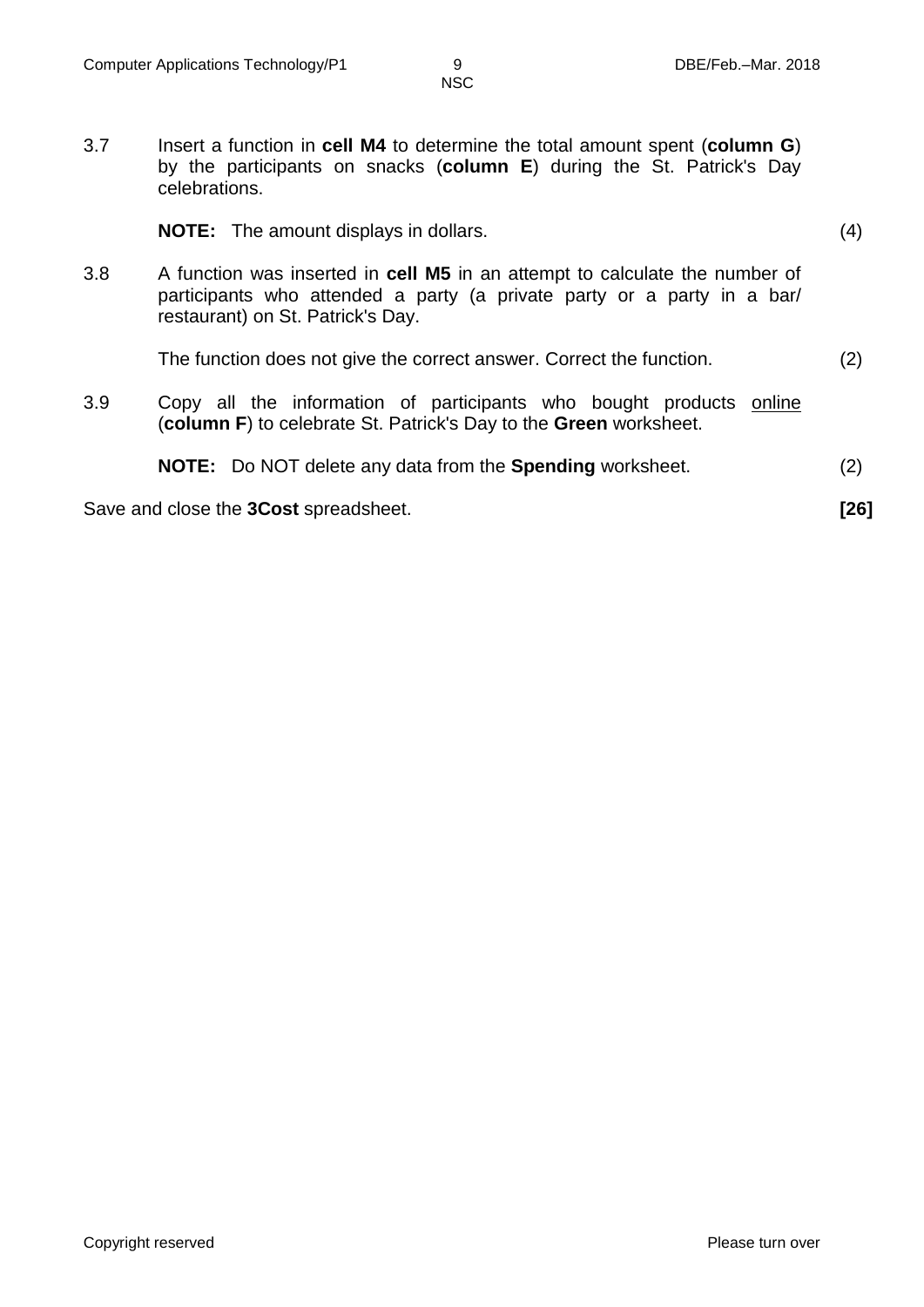# **QUESTION 4: SPREADSHEET**

#### **NOTE:**

- Use formulae and/or functions for ALL calculations in the spreadsheet.
- Use absolute cell references ONLY where necessary to ensure that formulae are correct when you copy them to other cells in the same column (copy down).
- All formulae and/or functions should be inserted in such a manner that the correct results will still be obtained even if the existing data changes.

Open the **4Dublin** spreadsheet that shows a group of St. Patrick's Day visitors who attended the 2017 Dublin celebrations.

Work in the **List** worksheet.

- 4.1 Insert a formula in **cell E3** to calculate the number of days Miriam Paterno spent in Dublin for the St. Patrick's Day celebrations. (2)
- 4.2 The two letters in an e-mail address, which indicate the country from which the e-mail originated, commonly known as the domain extension, appear in the **Codes** worksheet.

Use the country in **column G** and insert an appropriate LOOKUP function in **cell H4** to determine the domain extension for Korea. (4)

- 4.3 Modify the formula in **cell I5** to create a lower case e-mail address for Lucian Bradford by combining the following:
	- The first letter of her name in **column B**
	- Followed by the last four letters of her surname in **column A**
	- Followed by the text '@stp.co.' (this has already been placed in the formula in **cell I5**)
	- Followed by the domain in **column H**

**EXAMPLE:** Miriam Paterno will be merno@stp.co.uk. (6)

Work in the **Summary** worksheet.

4.4 The function to determine the total number of visitors from all the cities appears in **cell C1**.

> Change the function in **cell C1** to display 'True' if the total number of visitors to all the cities in **cells A2:B21** is the same as the total number of all the visitors in the **List** worksheet, otherwise display 'False'. (5)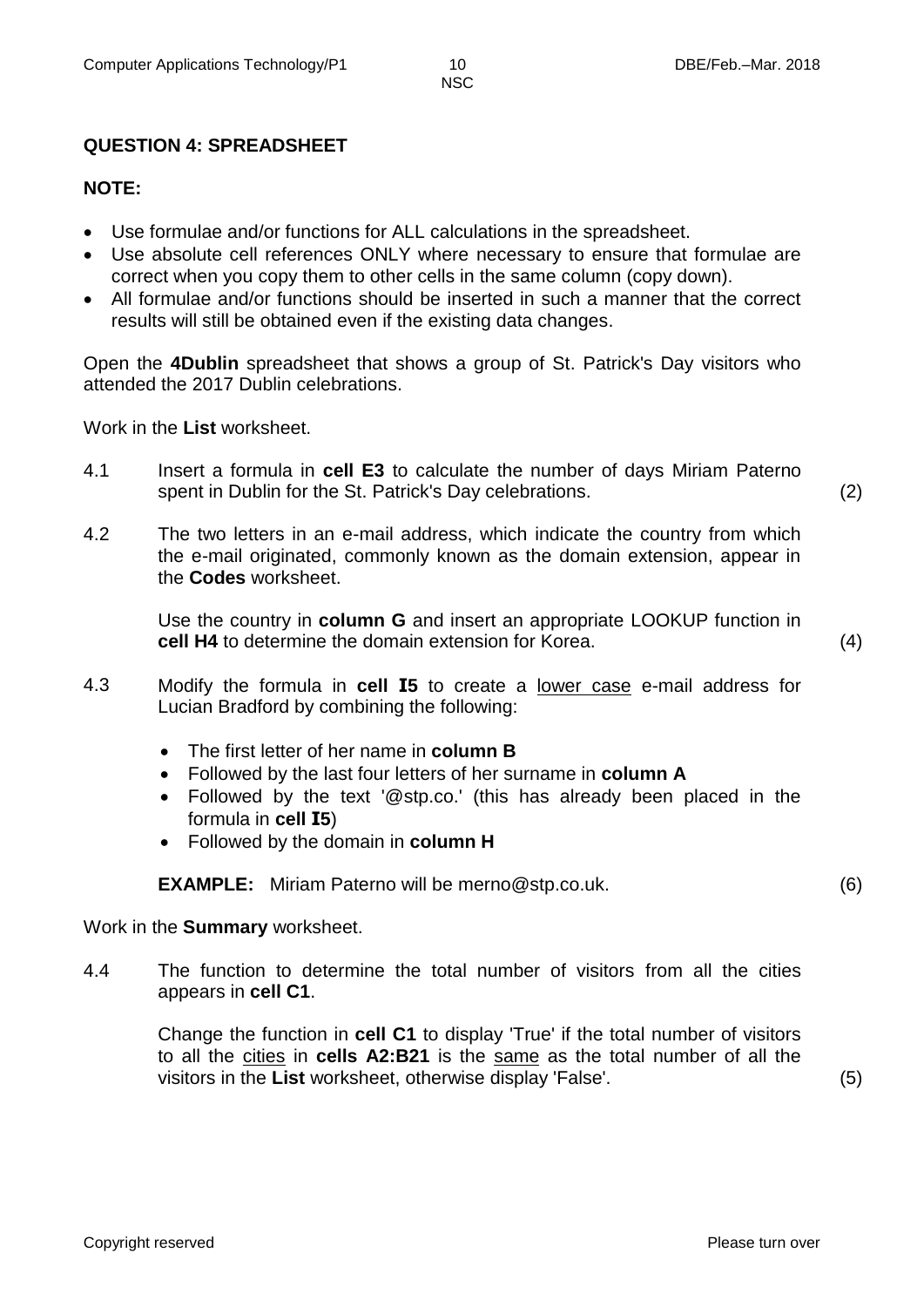4.5 The total number of visitors for each country is displayed in **cells A23:E43**. Some of the countries and their totals are repeated.

Use a spreadsheet feature to remove all the extra entries. (1)

4.6 Change the 'USA Cities Represented' chart/graph to appear as shown below.



- Change the chart/graph type to the one shown in the example above.
- Display only the USA cities (Chicago, New York and Washington).
- Change the gap width between the data sets to 40%.
- Use a chart feature to vary the colours by city.
- Display the data labels with any dashed line border. (6)

Save and close the **4Dublin** spreadsheet. **[24]**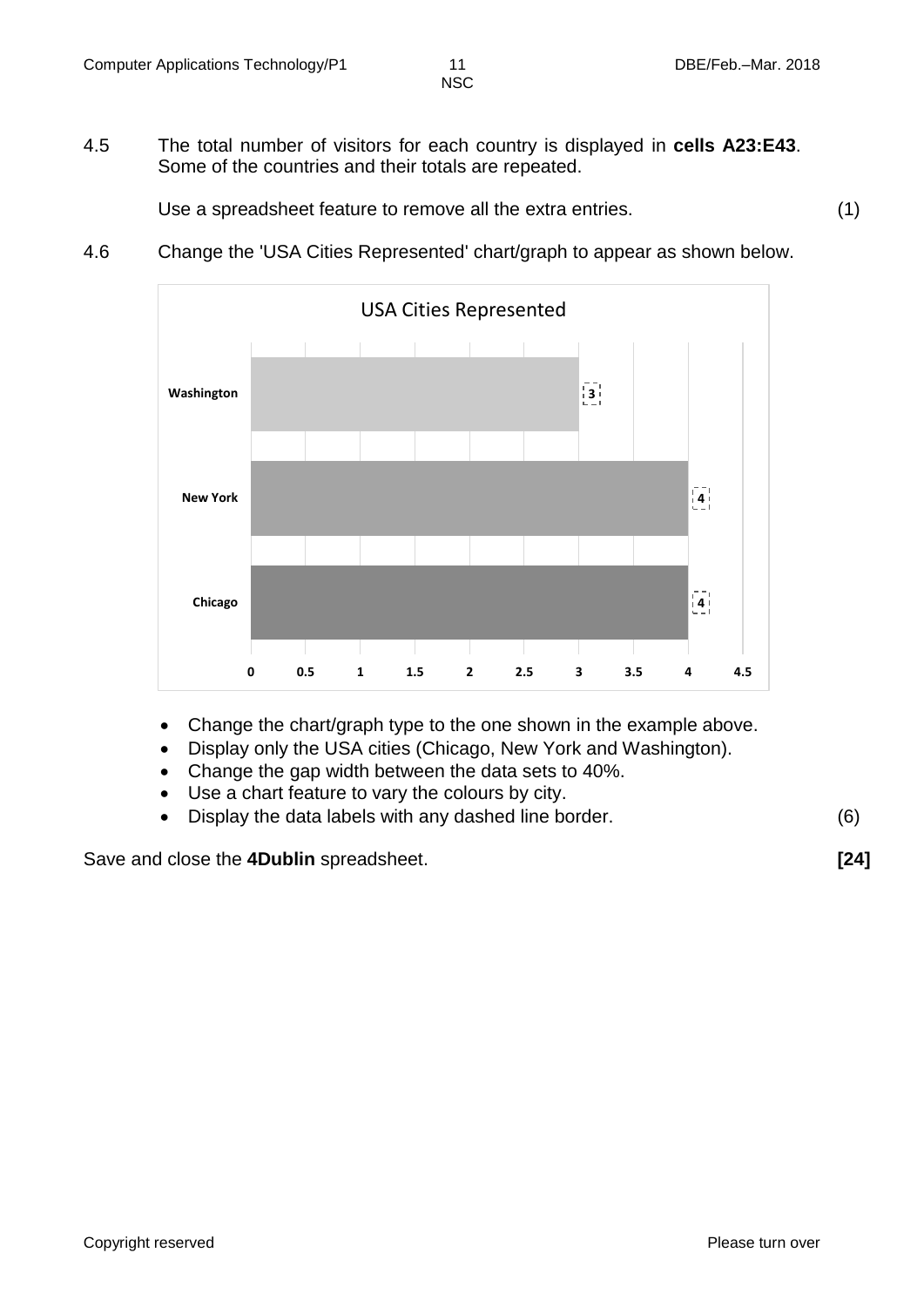#### **QUESTION 5: DATABASE**

Open the **5Data** database which stores music and artists for St. Patrick's Day.

5.1 Information about artists available for bookings for the St. Patrick's Day celebrations is stored in the **tbGroups** table.

Open the **tbGroups** table.

- 5.1.1 Rename the *ID* field to *GroupID*. (1) 5.1.2 Change the field properties of the *Artist* field to display a drop-down
	- list with the following options: Soloist Group Band (2)
- 5.1.3 Set the field properties of the *Manager* field so that it always displays in upper case. (1)
- 5.1.4 Change the field properties of the *CellNo* field to accept data in the following format only:
	- $427'$
	- Followed by TWO numbers and a space
	- Followed by SEVEN numbers (3)
- 5.1.5 Change the *Available* field to a more suitable data type. (1)
- 5.1.6 Set the field properties of the *DateBooked* field so that:
	- The user may only enter dates from 14 March 2018 to 17 March 2018
	- The user is forced to enter data for this field (4)

Save and close the **tbGroups** table.

- 5.2 Open the **frm5\_2** form. Modify the form as follows:
	- Format the *Artist* field to display in bold.
	- Insert a label next to the *ReleaseDate* field to guide the user to enter data for the *ReleaseDate* field in the format MMM-yy.
	- Remove the *NoOfCDsInShop* field AND its label.

Save and close the **frm5\_2** form. (4)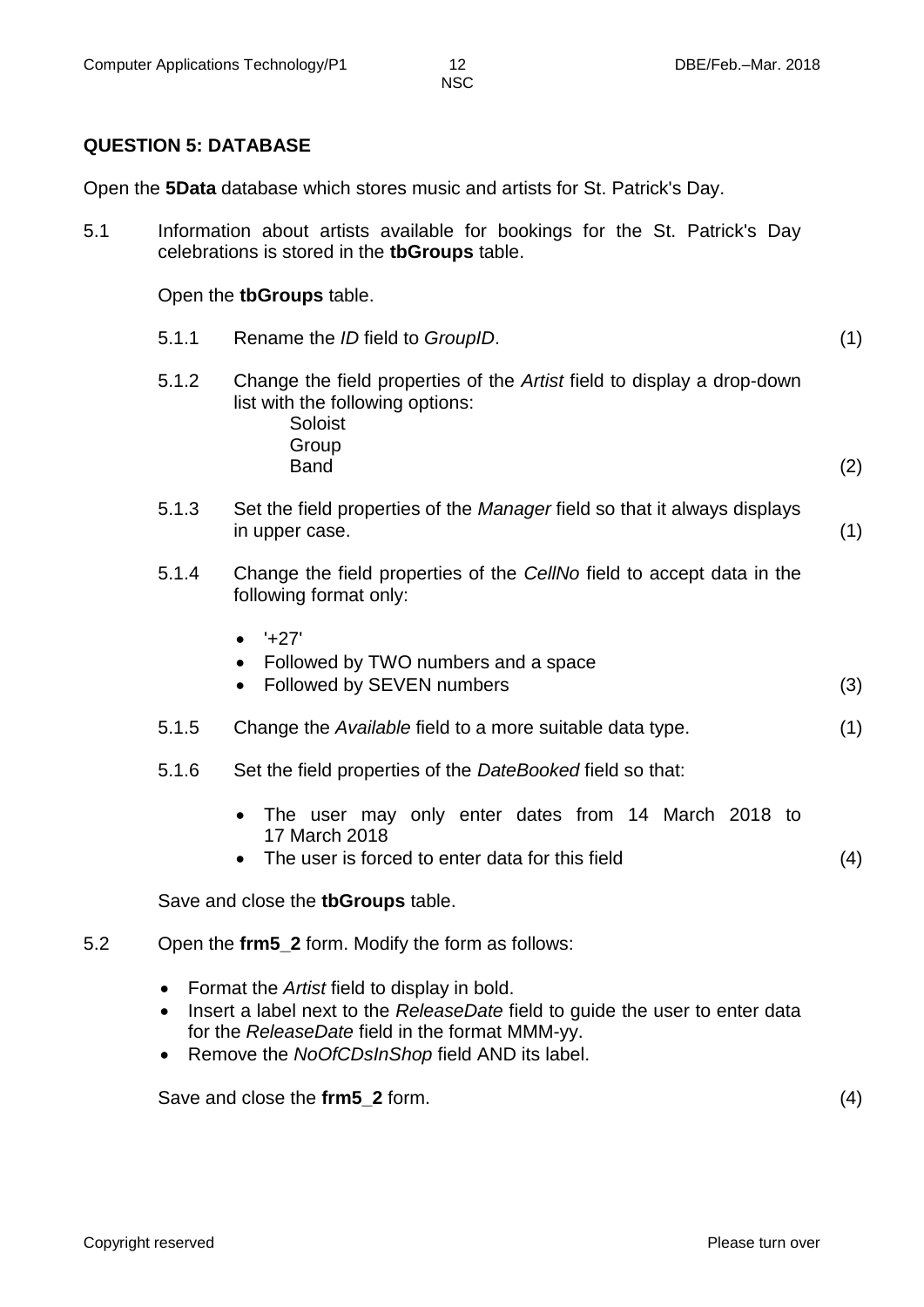#### 5.3 Open the **qry5\_3** query.

- Sort the data in alphabetical order according to the title.
- Display only those records that do NOT have a release date OR display all the records where no copies of the CD are available in the shop.

Save and close the **qry5\_3** query. (5)

#### 5.4 Open the **qry5\_4** query.

Change the query to display as the example below.

- Display artists who released more than one title.
- Display the artist, the number of titles released and the LAST release date on which an artist released a title.

#### **NOTE:**

 The *CountOfTitle* field uses the *Title* field and the *LastOfReleaseDate* field uses the *ReleaseDate* field. These fields will be calculated by using functions.

| <b>Artist</b>                | <b>CountOfTitle</b> | <b>LastOfReleaseDate</b> |
|------------------------------|---------------------|--------------------------|
| Abbey Ceili Band             | 3                   | 2011-02-01               |
| Brian Boru Ceili Band        | 2                   | 2012-02-01               |
| Ceili Time                   | 2                   |                          |
| <b>Heather Breeze</b>        | 4                   |                          |
| Matt Cunningham Ceili Band   | 22                  | 2016-01-01               |
| Michael Sexton Ceili Band    | $\overline{2}$      | 2004-01-01               |
| Michéal Sexton and Pat Walsh | 2                   | 2005-01-01               |
| PJ Hernon                    | $\overline{2}$      | 2006-01-01               |
| Rise The Dust                | $\overline{2}$      | 2015-07-01               |
| Shaskeen                     | 4                   | 2004-01-01               |
| Swallow's Tail               | $\overline{2}$      | 2011-09-01               |
| Temple House Ceili Band      | $\overline{2}$      | 2003-01-01               |
| <b>Tommy McCarthy</b>        | 5                   | 1998-01-01               |
| Various Artists              | 4                   | 2002-01-01               |

The names of the fields *CountOfTitle* and *LastOfReleaseDate* may differ.

Save and close the **qry5\_4** query. (5)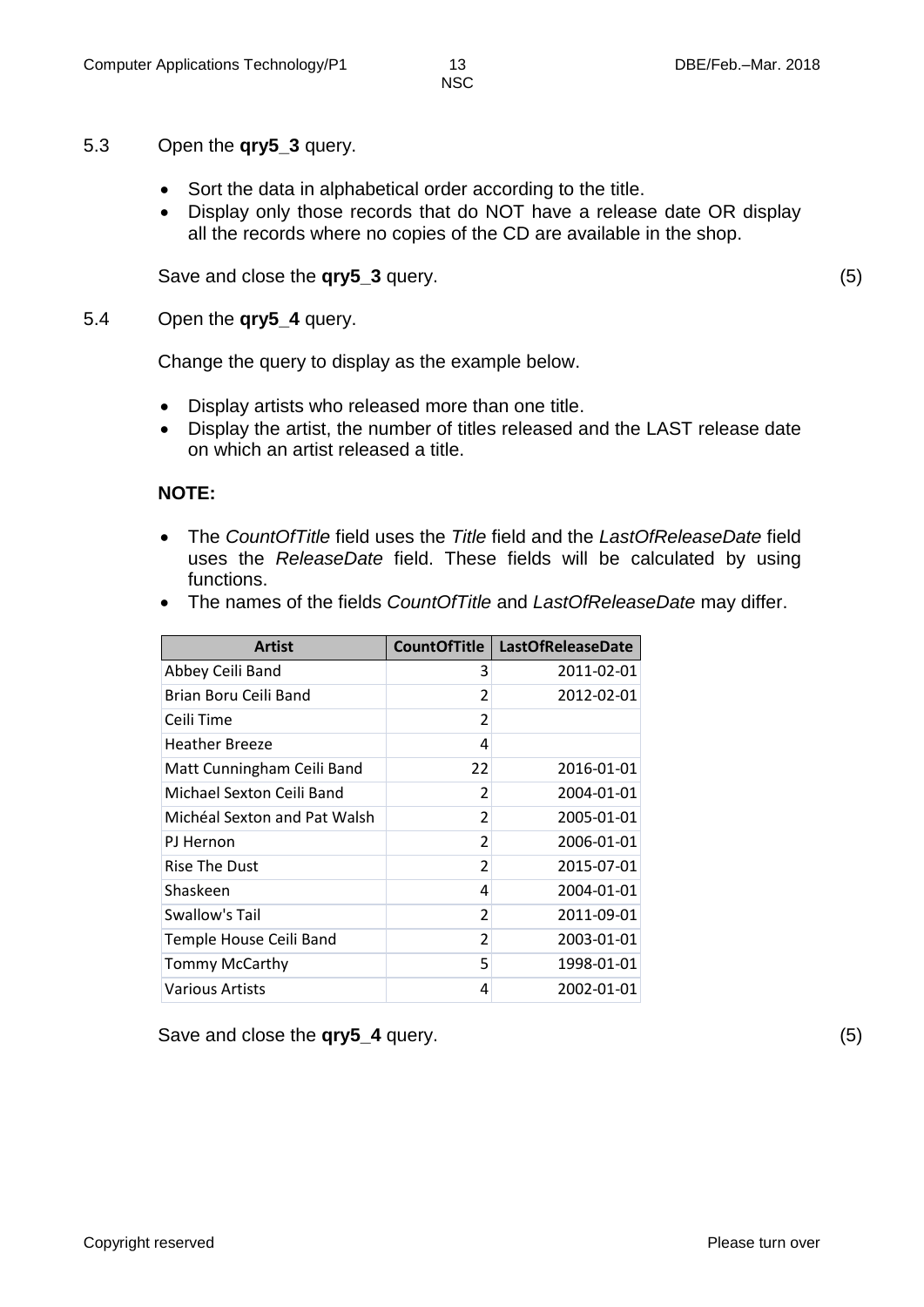- 5.5 Open the **qry5\_5** query.
	- Modify the query to show all titles that are in 'Tape' or 'DVD' format.
	- Display only the *Title*, *Format* and *Price* fields.
	- Use a function in datasheet view to display the total of the prices as shown below.

| <b>Title</b>                         | Format     | <b>Price</b> |
|--------------------------------------|------------|--------------|
| Irish Set Dancing Made Easy Volume 1 | <b>DVD</b> | € 9.00       |
| <b>Buail Cois A</b>                  | Tape       | € 4.00       |
| <b>Buail Cois Eile Air</b>           | Tape       | € 5.00       |
| House At Home                        | Tape       | € 12.00      |
| Set Dances of Ireland Vol 1          | Tape       | € 8.00       |
| Set Dances of Ireland Vol 2          | Tape       | € 7.00       |
| Set Dances of Ireland Vol 3          | Tape       | € 6.00       |
| Set Dances of Ireland Vol 4          | Tape       | € 6.00       |
| Total                                |            | € 57.00      |

Save and close the **qry5\_5** query. (6)

- 5.6 Open the **rpt5\_6** report and modify the report as follows:
	- Change the data source of the report from the **tbCD** table to the **qry5\_6** query.
	- Insert the *ZARPrice* field in the detail section of the report.
	- Display the label 'ZARPrice' at the top of every page.
	- Group the report by artist.
	- Insert a function to determine the total number of titles per group.

Save and close the **rpt5\_6** report. (8)

Save and close the **5Data** database. **[40]**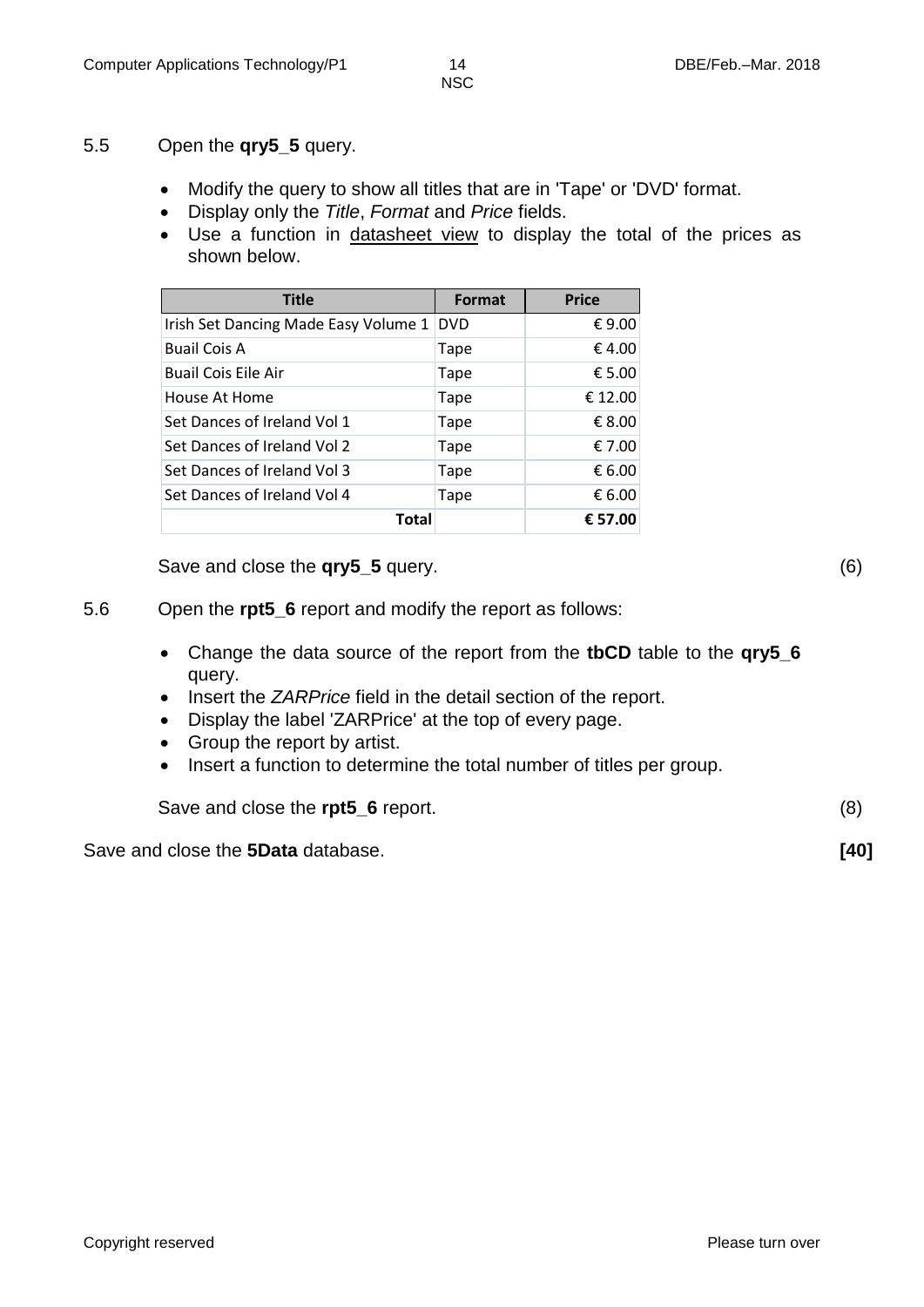# **QUESTION 6: WEB DESIGN (HTML)**

A website was created for a quiz about St. Patrick's Day.

Open the incomplete **6Quiz** web page in a web browser and also in a text/HTML editor (NOT a word processing program such as Word).

## **NOTE:**

- Question numbers are inserted as comments in the coding as guidelines to show approximately where the answer(s) should be inserted.
- An HTML tag sheet has been attached for reference.

Your final web page should look like the example below.

| <b>St. Patrick's Day</b>                                                            |                                                                                                                                              |               |                              |  |  |
|-------------------------------------------------------------------------------------|----------------------------------------------------------------------------------------------------------------------------------------------|---------------|------------------------------|--|--|
| <b>Quiz for St. Patrick's Day</b>                                                   |                                                                                                                                              |               |                              |  |  |
| <b>QUESTION</b>                                                                     | <b>POSSIBLE ANSWERS</b>                                                                                                                      | <b>ANSWER</b> | <b>HINT</b>                  |  |  |
| 1. St. Patrick's Day is celebrated to<br>commemorate which of the following events? | A. It's the day St. Patrick was<br>born.<br>B. It's the day St. Patrick drove<br>snakes out of Ireland.<br>C. It's the day St. Patrick died. |               | Look                         |  |  |
| 2. Where was St. Patrick born?                                                      | • Iceland<br>• Ireland<br>• England                                                                                                          |               |                              |  |  |
| 3. What does the shamrock signify on St.<br>Patrick's Day?                          | • Aforestation<br>• The coming of spring<br>• The Trinity                                                                                    |               |                              |  |  |
| 4. What does leprechaun mean?                                                       | $\bullet$ A goblin<br>• A fairy<br>$-$ An imp                                                                                                |               |                              |  |  |
| 5. Which of the following is the official<br>language of Ireland?                   | $\bullet$ Irish<br>• English<br>• Gaelic                                                                                                     |               | Neither English nor<br>Irish |  |  |
| 6. According to legend, what should you never<br>do if you catch a leprechaun?      | • Kiss him<br>• Take your eyes off him<br>• Tell your friends                                                                                |               |                              |  |  |

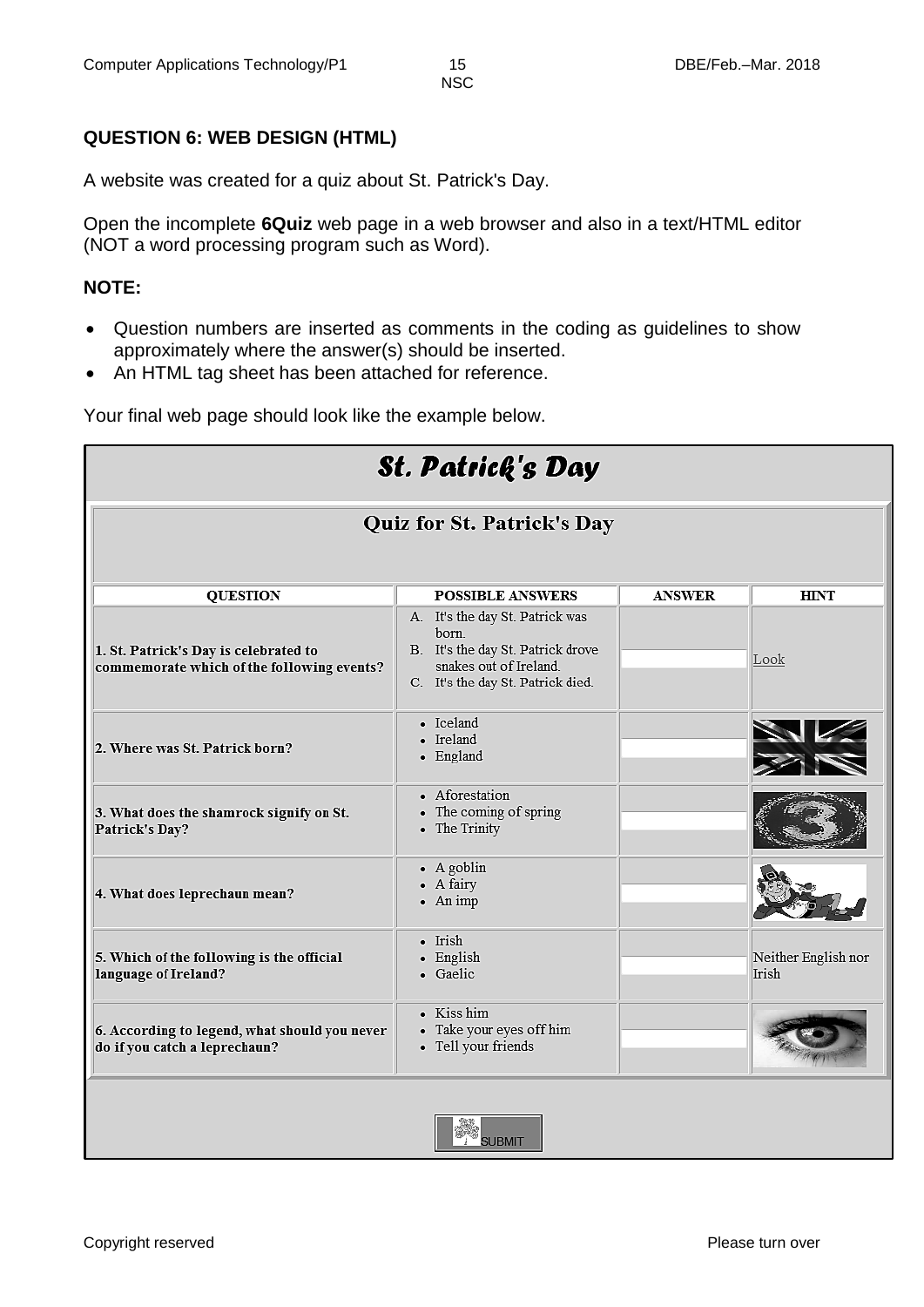**NOTE:** Use the example on the previous page to help you with this question.

- 6.1 Change the font of the heading 'St. Patrick's Day' to 'Forte' AND the font size to 10 pt.  $(3)$ 6.2 Change the top row of the table which contains the text 'Quiz for St. Patrick's Day' as follows: Merge the cells over the four columns. Vertically align the data to the top of the cell. (2) 6.3 Change the shading of the column headings in the second row to white. (2)
- 6.4 Change the bullets of the answers to the first question, '1. St. Patrick's Day is celebrated …', to numbering in the format A, B and C. (2)
- 6.5 The tag <input type="text"> is used to provide a space to enter data.

A space to enter answers is provided for every question, except the first question.

Enter the tags to provide a space to enter the answer to the first question. (2)

- 6.6 Insert a hyperlink on the word 'Look' in the third row and fourth column to link to the **6Rip** image in the examination folder. (1)
- 6.7 Modify the HTML code for the second question, '2. Where was St. Patrick born?', to appear in the same format as all the other questions. (2)
- 6.8 Correct the tags for the image in the fourth column of the fourth question, '4. What does leprechaun mean?', to display correctly. (2)
- 6.9 Even though all the elements for the sixth question have been added to the HTML file, they do not display in the browser.

Add the necessary tags to display the sixth question correctly. (2)

6.10 Find the **6Button** image at the bottom of the web page. Set the height and width of the image to 30. (2) (2)

Save and close the **6Quiz** web page. **[20]**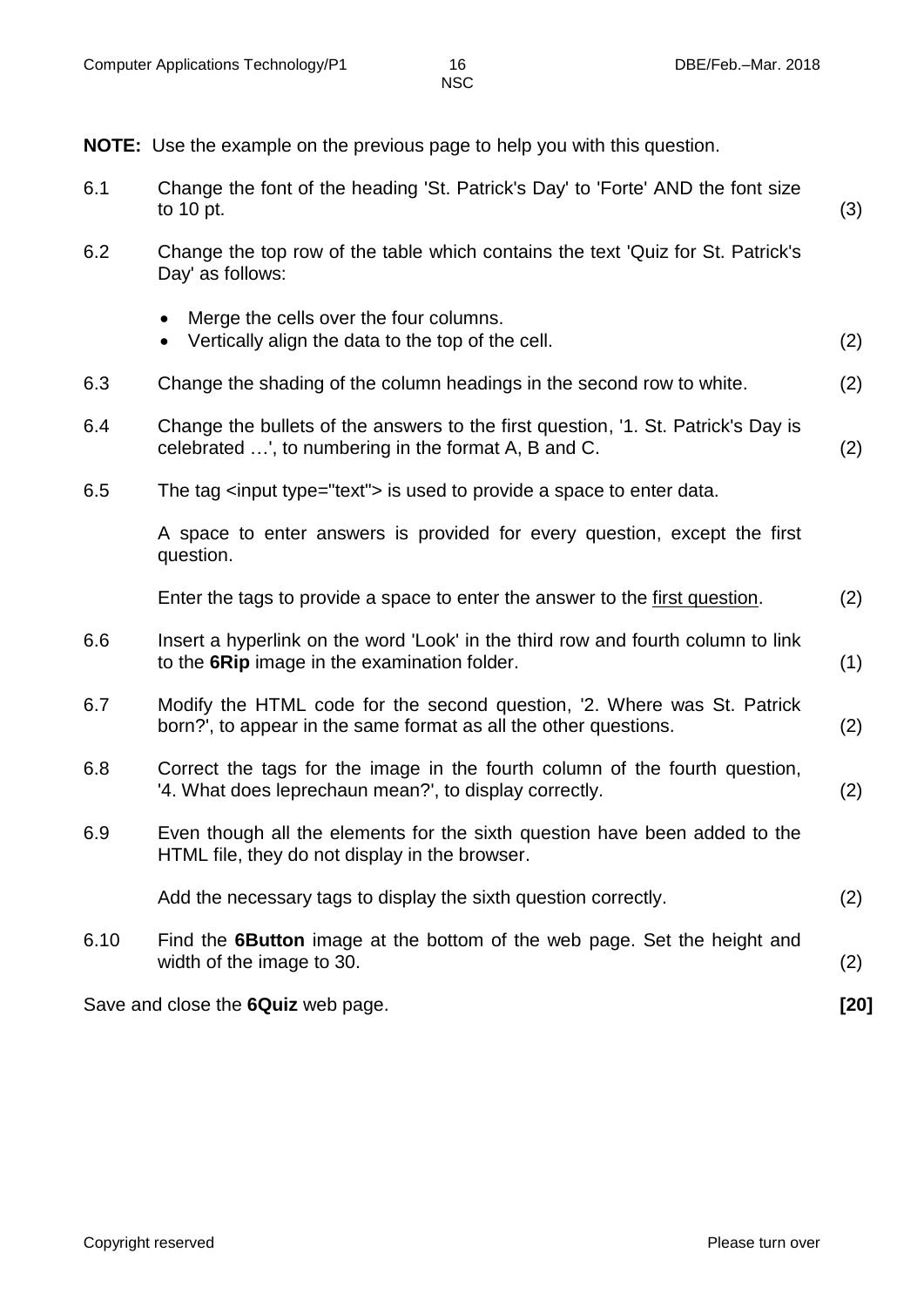#### **QUESTION 7: GENERAL**

- 7.1 Open the **7St** word processing document, which contains many interesting St. Patrick's Day traditions, and do the following:
	- 7.1.1 Reject ALL track changes in the document. (1)
	- 7.1.2 Insert a comment on the word 'Biography'. The comment must read 'See Source'. (2)
	- 7.1.3 Find the picture on the third page, which is made up of seven images, and do the following:
		- Edit the picture so that only six images appear as a single picture, as shown below.
		- Save the remaining seventh image as a file called **Saint** in your examination folder and remove this image from the document.



(4)

- 7.1.4 Find the 'Entry form' on the last page of the document and edit it as follows:
	- Find the text form field next to the text 'Name and Surname' and set the maximum length to 30.
	- Find the drop-down form field next to the text 'Category'. Add the option 'Dance' and display the list in alphabetical order.
	- Change the default value of the check box form field next to the text 'Male' to be unchecked.
	- Insert a text form field next to the text 'Date of Birth' so that it accepts a date of birth in any date format. (6)

Save and close the **7St** document.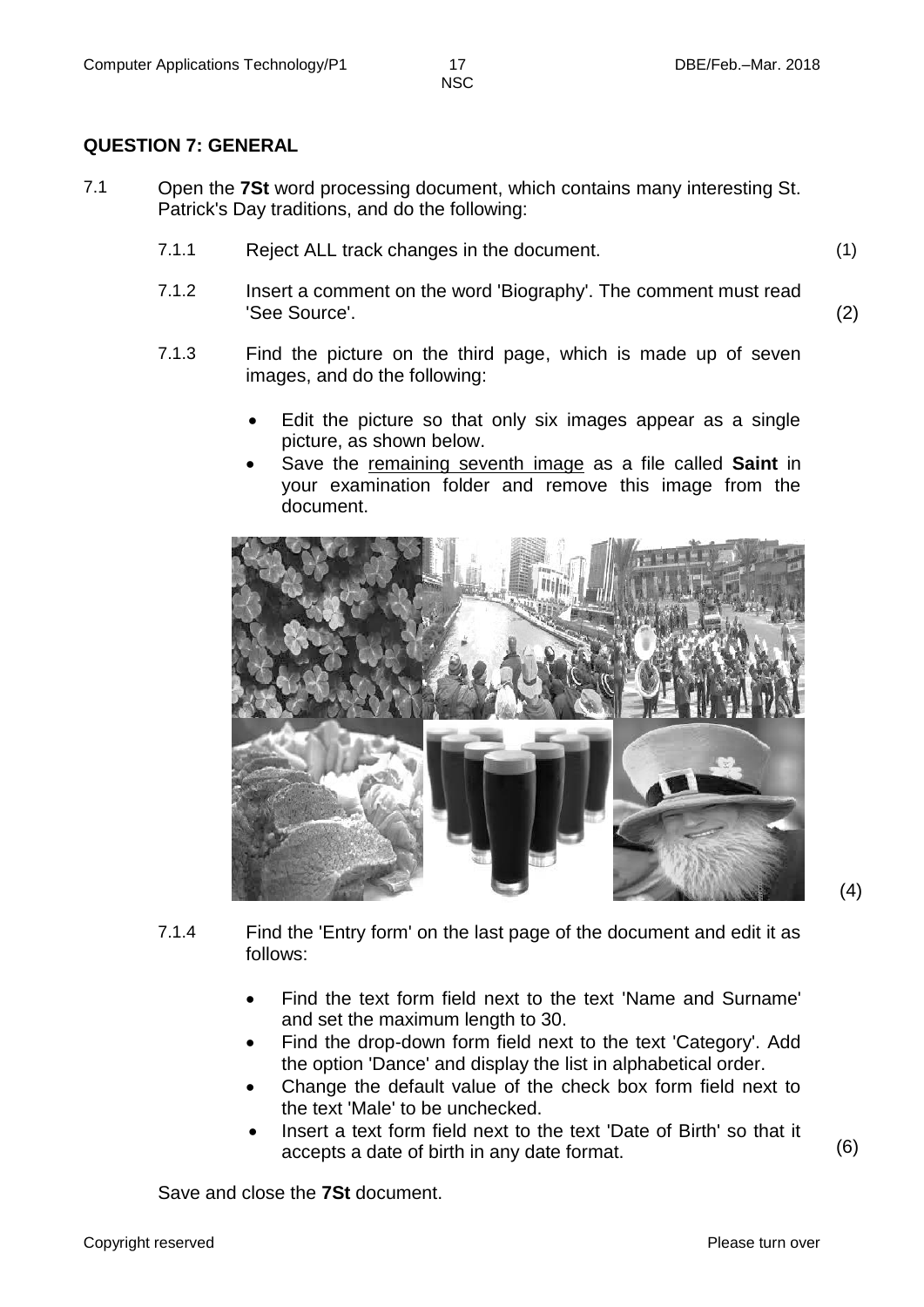7.2 Open the **7New** and **7Old** databases.

Import the data from the **tbDanceArticles** table in the **7Old** database to the **7New** database.

Save and close the **7New** and **7Old** databases. (2)

7.3 The **7Top** document contains a table with information about St. Patrick's Day organisers who collect money for charity.

Open the **7Top** document and do the following:

- Determine the TOP TEN FEMALE charity collectors younger than 30 who collected the largest amount.
- Display ONLY the records of the top ten female charity collectors, ranked from the largest amount to the smallest amount.

#### **NOTES:**

- You may use any method/application to obtain the information.
- The information of the top ten female charity collectors must be saved in the **7Top** document.

Save and close the **7Top** document. (5)

**TOTAL: 180**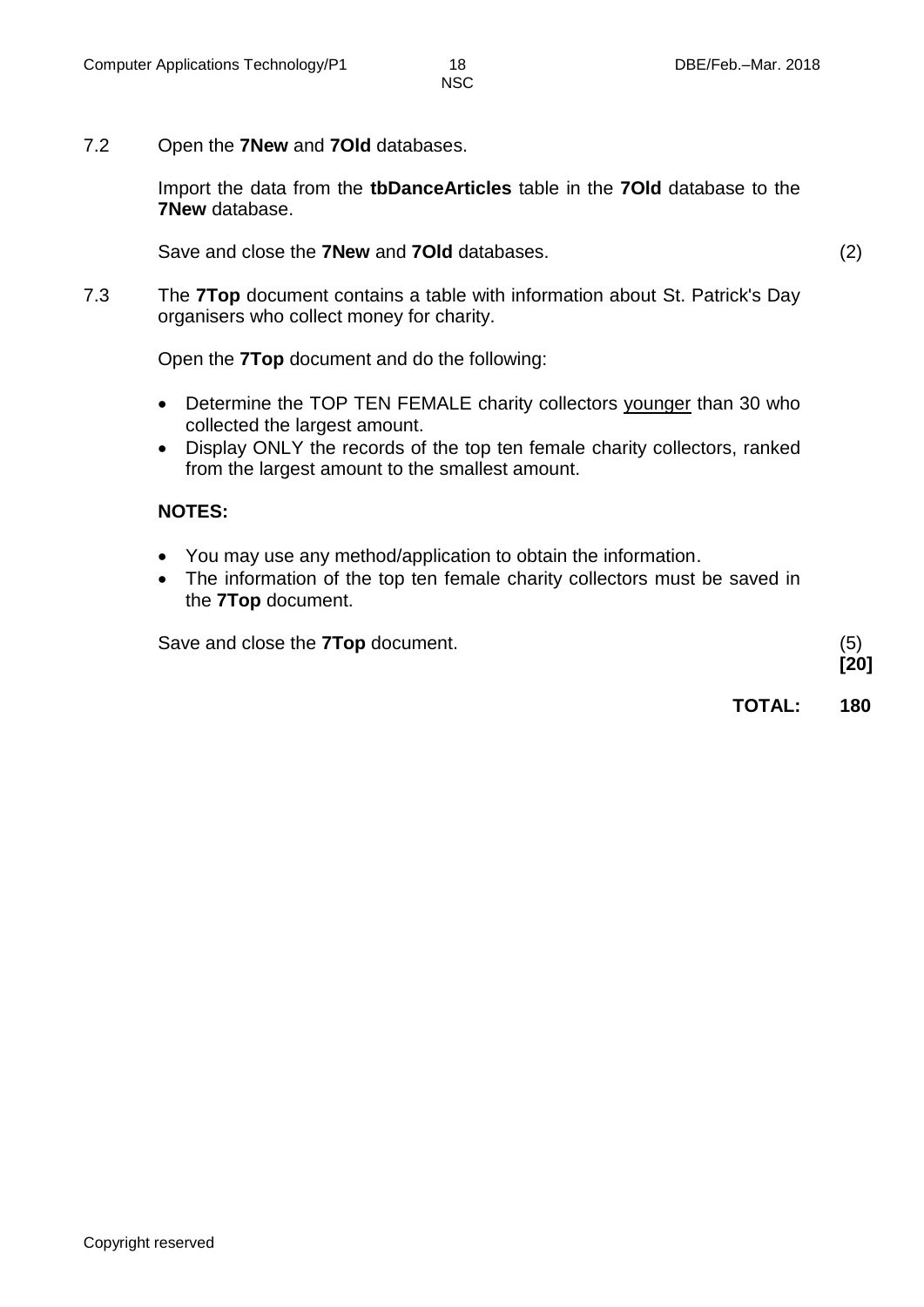|  | <b>HTML TAG SHEET</b> |
|--|-----------------------|
|--|-----------------------|

|                                                                                                                                                                                                      | <b>Basic Tags</b>                  | <b>Formatting Tags continued</b>                                             |                                                                                              |                                |                                   |  |
|------------------------------------------------------------------------------------------------------------------------------------------------------------------------------------------------------|------------------------------------|------------------------------------------------------------------------------|----------------------------------------------------------------------------------------------|--------------------------------|-----------------------------------|--|
| Tag                                                                                                                                                                                                  | <b>Description</b>                 | <b>Tag</b>                                                                   | <b>Description</b>                                                                           |                                |                                   |  |
| <body></body>                                                                                                                                                                                        | Defines the body of the web page   |                                                                              | Inserted before each list item, and                                                          |                                |                                   |  |
|                                                                                                                                                                                                      |                                    |                                                                              | adds a number or symbol                                                                      |                                |                                   |  |
| <body<br>bgcolor="pink"&gt;</body<br>                                                                                                                                                                | Sets the background colour of the  | <li></li>                                                                    | depending upon the type of list                                                              |                                |                                   |  |
|                                                                                                                                                                                                      | web page                           |                                                                              | selected                                                                                     |                                |                                   |  |
| <body text="black"></body>                                                                                                                                                                           | Sets the colour of the body text   | <img src="name"/>                                                            | Adds an image                                                                                |                                |                                   |  |
|                                                                                                                                                                                                      | Contains information about the     | <imq <="" src="name" th=""><th>Aligns an image: can be "left",</th></imq>    | Aligns an image: can be "left",                                                              |                                |                                   |  |
| <head></head>                                                                                                                                                                                        |                                    | align="left">                                                                | "right"; "bottom", "top", "middle"                                                           |                                |                                   |  |
|                                                                                                                                                                                                      | web page                           | <p align="&lt;/th"><td></td></p>                                             |                                                                                              |                                |                                   |  |
|                                                                                                                                                                                                      | Creates an HTML document -         | "center"> <imq< th=""><td>Aligns an image to the "center"</td></imq<>        | Aligns an image to the "center"                                                              |                                |                                   |  |
| <html></html>                                                                                                                                                                                        | starts and ends a web page         | $src="name">>/p>$                                                            |                                                                                              |                                |                                   |  |
|                                                                                                                                                                                                      |                                    | <imq <="" src="name" th=""><td>Sets size of the border around an</td></imq>  | Sets size of the border around an                                                            |                                |                                   |  |
| <title></title>                                                                                                                                                                                      | Defines a title for the web page   | border="1">                                                                  | image                                                                                        |                                |                                   |  |
| br/                                                                                                                                                                                                  | Inserts a line break               | <img <="" src="name" th=""/> <th>Sets the height and width of an</th>        | Sets the height and width of an                                                              |                                |                                   |  |
| $\langle$ !-- -->                                                                                                                                                                                    | Comment                            | width="200"                                                                  | image                                                                                        |                                |                                   |  |
|                                                                                                                                                                                                      | <b>Text Tags</b>                   | height $=$ "200">                                                            |                                                                                              |                                |                                   |  |
| <b>Tag</b>                                                                                                                                                                                           | <b>Description</b>                 | <imq <="" src="name" th=""><th>Displays alternative text when the</th></imq> | Displays alternative text when the                                                           |                                |                                   |  |
| $\hbox{{\smallthl><}}/\hbox{{\small h1>}}$                                                                                                                                                           | Creates the largest heading        | $alt =$                                                                      | mouse hovers over the image or                                                               |                                |                                   |  |
|                                                                                                                                                                                                      |                                    | "alternative                                                                 | when the image is not found                                                                  |                                |                                   |  |
| <h6></h6>                                                                                                                                                                                            | Creates the smallest heading       | text">                                                                       |                                                                                              |                                |                                   |  |
|                                                                                                                                                                                                      |                                    | $\frac{h}{2}$                                                                | Inserts a horizontal line                                                                    |                                |                                   |  |
| $>/b>$                                                                                                                                                                                               | Creates bold text                  | $\frac{\text{chr}}{\text{size}}$ size="3"/>                                  | Sets size (height) of a line                                                                 |                                |                                   |  |
| <i></i>                                                                                                                                                                                              | Creates italic text                | $<$ hr                                                                       | Sets width of a line, in percentage                                                          |                                |                                   |  |
|                                                                                                                                                                                                      |                                    | width="80%"/>                                                                | or absolute value                                                                            |                                |                                   |  |
| <font< th=""><th>Sets size of font, from "1" to "7"</th><th>chr</th><th>Sets the colour of the line</th></font<>                                                                                     | Sets size of font, from "1" to "7" | chr                                                                          | Sets the colour of the line                                                                  |                                |                                   |  |
| size="3">                                                                                                                                                                                            |                                    | color="ff0000"/>                                                             |                                                                                              |                                |                                   |  |
| $<$ font                                                                                                                                                                                             |                                    |                                                                              | <b>Table Tags</b>                                                                            |                                |                                   |  |
|                                                                                                                                                                                                      |                                    |                                                                              |                                                                                              |                                |                                   |  |
| color="green">                                                                                                                                                                                       | Sets font colour                   |                                                                              |                                                                                              |                                |                                   |  |
| $\langle$ /font>                                                                                                                                                                                     |                                    | Tag                                                                          | <b>Description</b>                                                                           |                                |                                   |  |
| <font face="Times&lt;/th&gt;&lt;th&gt;Sets font type&lt;/th&gt;&lt;th&gt;&lt;table&gt;&lt;/table&gt;&lt;/th&gt;&lt;th&gt;Creates a table&lt;/th&gt;&lt;/tr&gt;&lt;tr&gt;&lt;th&gt;New Roman"></font> |                                    | <tr></tr>                                                                    | Creates a row in a table                                                                     |                                |                                   |  |
|                                                                                                                                                                                                      |                                    |                                                                              |                                                                                              |                                |                                   |  |
|                                                                                                                                                                                                      | <b>Links Tags</b>                  | <td></td>                                                                    |                                                                                              | Creates a cell in a table      |                                   |  |
| <b>Tag</b>                                                                                                                                                                                           | <b>Description</b>                 | <th></th>                                                                    |                                                                                              |                                |                                   |  |
| <a href="URL"></a>                                                                                                                                                                                   | Creates a hyperlink                |                                                                              | bold, centred text)                                                                          |                                |                                   |  |
| <a href="URL"><img< th=""><th>Creates an image link</th><th><table< th=""><th>Sets the width of the table</th></table<></th></img<></a>                                                              | Creates an image link              | <table< th=""><th>Sets the width of the table</th></table<>                  | Sets the width of the table                                                                  |                                |                                   |  |
| $src="name">>/a>$                                                                                                                                                                                    |                                    | width="50">                                                                  |                                                                                              |                                |                                   |  |
| <a name="NAME"></a>                                                                                                                                                                                  | Creates a target location in the   | $table$                                                                      |                                                                                              |                                |                                   |  |
|                                                                                                                                                                                                      | document                           | $border="1"$                                                                 | Creates a table header (a cell with<br>Sets the width of the border aroun<br>the table cells |                                |                                   |  |
| $\langle a$                                                                                                                                                                                          | Links to a target location created | <table< th=""><td>Sets the space between the table</td></table<>             | Sets the space between the table                                                             |                                |                                   |  |
| href="#NAME">                                                                                                                                                                                        | somewhere else in the document     | cellspacing="1">                                                             | cells                                                                                        |                                |                                   |  |
|                                                                                                                                                                                                      |                                    | <table< th=""><th>Sets the space between a cell</th></table<>                | Sets the space between a cell                                                                |                                |                                   |  |
|                                                                                                                                                                                                      | <b>Formatting Tags</b>             | cellpadding="1">                                                             | border and its contents                                                                      |                                |                                   |  |
| Tag                                                                                                                                                                                                  | <b>Description</b>                 | <tr< th=""><th>Sets the alignment for cell(s) ("left"</th></tr<>             | Sets the alignment for cell(s) ("left"                                                       |                                |                                   |  |
| <p><p><p></p></p></p>                                                                                                                                                                                | Creates a new paragraph            | align="left">                                                                | can also be "center" or "right")                                                             |                                |                                   |  |
|                                                                                                                                                                                                      | Aligns a paragraph to the "left"   | $<$ tr                                                                       | Sets the vertical alignment for                                                              |                                |                                   |  |
| <p align="left"></p>                                                                                                                                                                                 | (default), can also be "right", or | valign="top">                                                                | cell(s) ("top", can also be "middle"                                                         |                                |                                   |  |
| br/                                                                                                                                                                                                  | "center"                           |                                                                              | or "bottom")                                                                                 |                                |                                   |  |
| $<$ ol> $<$ /ol>                                                                                                                                                                                     | Inserts a line break               | <td colspan="2"></td>                                                        |                                                                                              |                                | Sets the number of columns a cell |  |
|                                                                                                                                                                                                      | Creates a numbered list            |                                                                              | should span                                                                                  |                                |                                   |  |
| <ol "a",<="" ,="" th="" type="A"><td>Defines the type of numbering</td><th><td rowspan="4"></td></th><td>Sets the number of rows a cell</td></ol>                                                    | Defines the type of numbering      | <td rowspan="4"></td>                                                        |                                                                                              | Sets the number of rows a cell |                                   |  |
| "I", "i", "1"><br><ul></ul>                                                                                                                                                                          | used                               |                                                                              |                                                                                              | should span                    |                                   |  |
|                                                                                                                                                                                                      | Creates a bulleted list            |                                                                              |                                                                                              |                                |                                   |  |
| <ul ,<br="" type="disc">"square", "circle"&gt;</ul>                                                                                                                                                  | Defines the type of bullets used   |                                                                              |                                                                                              |                                |                                   |  |

| <b>Basic Tags</b>                            |                                                                                    |  | <b>Formatting Tags continued</b>                                                                                                                                                     |                                                                                                               |                                                            |                                                  |
|----------------------------------------------|------------------------------------------------------------------------------------|--|--------------------------------------------------------------------------------------------------------------------------------------------------------------------------------------|---------------------------------------------------------------------------------------------------------------|------------------------------------------------------------|--------------------------------------------------|
| <b>Tag</b>                                   | <b>Description</b>                                                                 |  | <b>Tag</b>                                                                                                                                                                           | <b>Description</b>                                                                                            |                                                            |                                                  |
| ody><br>'pink">                              | Defines the body of the web page<br>Sets the background colour of the<br>web page  |  | <li></li>                                                                                                                                                                            | Inserted before each list item, and<br>adds a number or symbol<br>depending upon the type of list<br>selected |                                                            |                                                  |
| <t="black"></t="black">                      | Sets the colour of the body text                                                   |  | <imq src="name"></imq>                                                                                                                                                               | Adds an image                                                                                                 |                                                            |                                                  |
| -nead                                        | Contains information about the<br>web page                                         |  | <imq <br="" src="name">align="left"&gt;<br/><p align="&lt;/th"><th>Aligns an image: can be "left",<br/>"right"; "bottom", "top", "middle"</th></p></imq>                             | Aligns an image: can be "left",<br>"right"; "bottom", "top", "middle"                                         |                                                            |                                                  |
| ntml>                                        | Creates an HTML document -<br>starts and ends a web page                           |  | "center"> <imq<br><math>src="name"&gt;&gt;/p&gt;</math><br/><imq <="" src="name" th=""><th>Aligns an image to the "center"<br/>Sets size of the border around an</th></imq></imq<br> | Aligns an image to the "center"<br>Sets size of the border around an                                          |                                                            |                                                  |
| /title>                                      | Defines a title for the web page                                                   |  | border="1">                                                                                                                                                                          | image                                                                                                         |                                                            |                                                  |
|                                              | Inserts a line break                                                               |  | <imq <="" src="name" th=""><th></th></imq>                                                                                                                                           |                                                                                                               |                                                            |                                                  |
|                                              | Comment                                                                            |  | width="200"                                                                                                                                                                          | Sets the height and width of an                                                                               |                                                            |                                                  |
|                                              | <b>Text Tags</b>                                                                   |  | height $=$ "200">                                                                                                                                                                    | image                                                                                                         |                                                            |                                                  |
| Tag                                          | <b>Description</b>                                                                 |  | <imq <="" src="name" th=""><th></th></imq>                                                                                                                                           |                                                                                                               |                                                            |                                                  |
|                                              | Creates the largest heading<br>Creates the smallest heading                        |  | $alt =$<br>"alternative<br>text">                                                                                                                                                    | Displays alternative text when the<br>mouse hovers over the image or<br>when the image is not found           |                                                            |                                                  |
|                                              |                                                                                    |  | $\langle hr/$                                                                                                                                                                        | Inserts a horizontal line                                                                                     |                                                            |                                                  |
|                                              | Creates bold text                                                                  |  | $\frac{\text{chr}}{\text{size}}$ size="3"/>                                                                                                                                          | Sets size (height) of a line                                                                                  |                                                            |                                                  |
|                                              | Creates italic text                                                                |  | $\text{chr}$<br>width="80%"/>                                                                                                                                                        | Sets width of a line, in percentage<br>or absolute value                                                      |                                                            |                                                  |
| >                                            | Sets size of font, from "1" to "7"                                                 |  | $<$ hr<br>color="ff0000"/>                                                                                                                                                           | Sets the colour of the line                                                                                   |                                                            |                                                  |
|                                              |                                                                                    |  |                                                                                                                                                                                      | <b>Table Tags</b>                                                                                             |                                                            |                                                  |
| reen">                                       | Sets font colour                                                                   |  | Tag                                                                                                                                                                                  | <b>Description</b>                                                                                            |                                                            |                                                  |
| ce="Times                                    | Sets font type                                                                     |  | <table></table>                                                                                                                                                                      | Creates a table                                                                                               |                                                            |                                                  |
| 1">                                          |                                                                                    |  | <tr></tr>                                                                                                                                                                            | Creates a row in a table                                                                                      |                                                            |                                                  |
|                                              |                                                                                    |  |                                                                                                                                                                                      |                                                                                                               |                                                            |                                                  |
|                                              | <b>Links Tags</b>                                                                  |  | $<$ td> $<$ /td>                                                                                                                                                                     | Creates a cell in a table                                                                                     |                                                            |                                                  |
| Tag<br>'URL">                                | <b>Description</b><br>Creates a hyperlink                                          |  | <th></th>                                                                                                                                                                            |                                                                                                               | Creates a table header (a cell with<br>bold, centred text) |                                                  |
| 'URL"> <img<br><math>e''</math>&gt;</img<br> | Creates an image link                                                              |  | <table<br>width="50"&gt;</table<br>                                                                                                                                                  | Sets the width of the table                                                                                   |                                                            |                                                  |
| 'NAME''>                                     | Creates a target location in the<br>document                                       |  | <table<br>border="1"&gt;</table<br>                                                                                                                                                  | Sets the width of the border around<br>the table cells                                                        |                                                            |                                                  |
| ME">                                         | Links to a target location created<br>somewhere else in the document               |  | <table<br>cellspacing="1"&gt;<br/><table< th=""><th>Sets the space between the table<br/>cells<br/>Sets the space between a cell</th></table<></table<br>                            | Sets the space between the table<br>cells<br>Sets the space between a cell                                    |                                                            |                                                  |
|                                              | <b>Formatting Tags</b>                                                             |  | cellpadding="1">                                                                                                                                                                     | border and its contents                                                                                       |                                                            |                                                  |
| Tag                                          | <b>Description</b>                                                                 |  | $<$ tr                                                                                                                                                                               | Sets the alignment for cell(s) ("left",                                                                       |                                                            |                                                  |
|                                              | Creates a new paragraph                                                            |  | align="left">                                                                                                                                                                        | can also be "center" or "right")                                                                              |                                                            |                                                  |
| ="left">                                     | Aligns a paragraph to the "left"<br>(default), can also be "right", or<br>"center" |  | $<$ tr<br>valign="top">                                                                                                                                                              | Sets the vertical alignment for<br>cell(s) ("top", can also be "middle"<br>or "bottom")                       |                                                            |                                                  |
|                                              | Inserts a line break<br>Creates a numbered list                                    |  | <td colspan="2"></td>                                                                                                                                                                |                                                                                                               |                                                            | Sets the number of columns a cell<br>should span |
| $=$ "A", "a",<br>'1">                        | Defines the type of numbering<br>used                                              |  | <td rowspan="4"></td>                                                                                                                                                                |                                                                                                               | Sets the number of rows a cell<br>should span              |                                                  |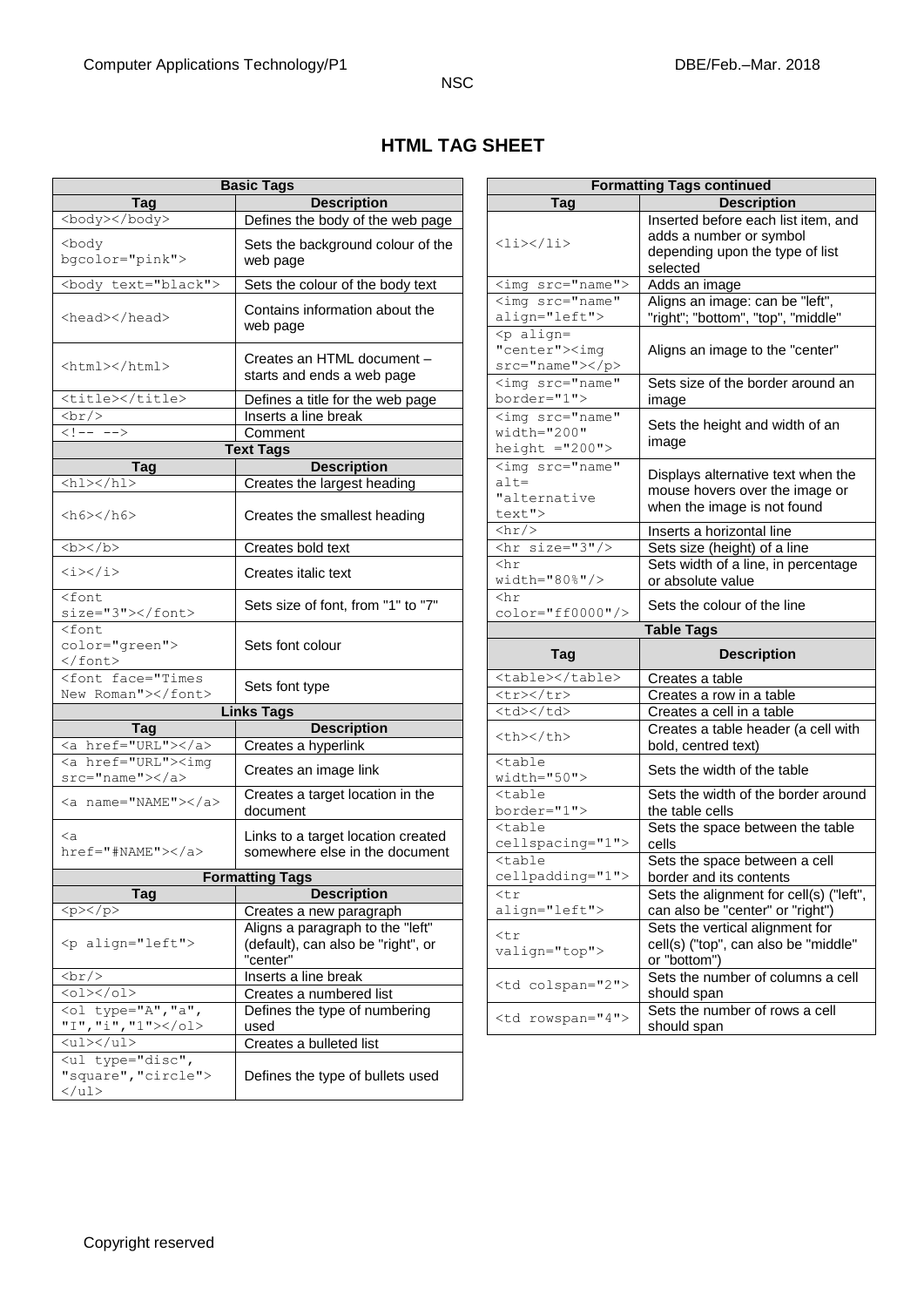# **INPUT MASK CHARACTER SHEET**

| <b>CHARACTER</b> | <b>DESCRIPTION</b>                                                                                                                                                                                                             |
|------------------|--------------------------------------------------------------------------------------------------------------------------------------------------------------------------------------------------------------------------------|
| 0                | Digit (0 to 9, entry required; plus [+] and minus [-] signs not allowed)                                                                                                                                                       |
| 9                | Digit or space (entry not required; plus and minus signs not allowed)                                                                                                                                                          |
| #                | Digit or space (entry not required; spaces are displayed as blanks while in Edit<br>mode, but blanks are removed when data is saved; plus and minus signs<br>allowed)                                                          |
| L                | Letter (A to Z, entry required)                                                                                                                                                                                                |
| $\tilde{?}$      | Letter (A to Z, entry optional)                                                                                                                                                                                                |
| A                | Letter or digit (entry required)                                                                                                                                                                                               |
| a                | Letter or digit (entry optional)                                                                                                                                                                                               |
| &                | Any character or a space (entry required)                                                                                                                                                                                      |
| $\mathsf{C}$     | Any character or a space (entry optional)                                                                                                                                                                                      |
| $\ldots$ ; ; -/  | Decimal placeholder and thousand, date, and time separators (The actual<br>character used depends on the settings in the Regional Settings Properties<br>dialog box in Windows Control Panel.)                                 |
| $\,<\,$          | Causes all characters to be converted to lower case                                                                                                                                                                            |
| $\geq$           | Causes all characters to be converted to upper case                                                                                                                                                                            |
| T                | Causes the input mask to display from right to left, rather than from left to right.<br>Characters typed into the mask always fill it from left to right. You can include<br>the exclamation point anywhere in the input mask. |
|                  | Causes the character that follows to be displayed as the literal character (for<br>example, \A is displayed as just A)                                                                                                         |